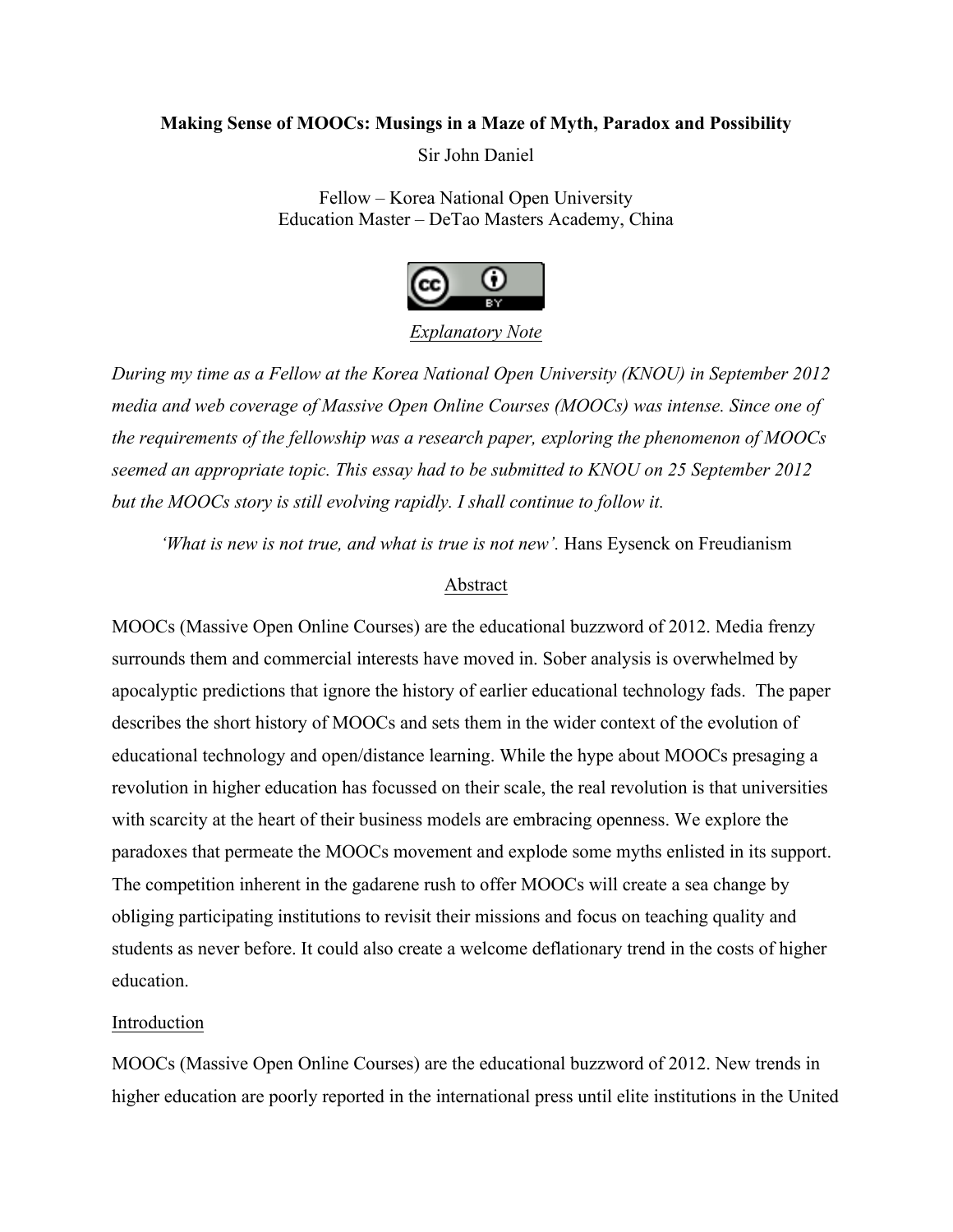States adopt them, so there has been frenzied reporting on MOOCs in 2012. We begin by tracing the five-year development of MOOCs before taking a longer historical perspective on the introduction of new educational technologies.

MOOCs have already bifurcated into two types of course, which are known as cMOOCs and xMOOCs. They are so distinct in pedagogy that it is confusing to designate them by the same term (Hill, 2012). Here we focus particularly on the more recent xMOOCs that dominated the news in 2012 and we note the diverging approaches already apparent within this group (Armstrong, 2012). After reviewing completion rates in early xMOOC courses we look at the business model in play and point up some of its ambiguities. Although xMOOCs dominate the news, we also look at smaller-scale eLearning partnerships involving more modest institutions that are at least making money and getting students to degrees. We end the descriptive section with a short commentary on MOOCs platforms.

In the final part of the paper we bring together, under the headings of quality and completion rates, certification, pedagogy and purpose, some of the myths about xMOOCs and the paradoxes that must be resolved. Finally we look at the hopeful possibilities that xMOOCs will open up as the current contradictions are addressed.

# Methodological note

Studying MOOCs is a challenge for four reasons. The first course carrying the name MOOC was offered in 2008, so this is new phenomenon. Second, the pedagogical style of the early courses, which we shall call cMOOCs, was based on a philosophy of connectivism and networking. This is quite distinct from the xMOOCs now being developed by elite US institutions that follow a more behaviourist approach. Third, the few academic studies of MOOCs are about the earlier offerings because there has been no time for systematic research on the crop of 2012 xMOOCs. Analysis of the latter has to be based on a large volume of press articles and blogs. Fourth, commentary on MOOCs includes thinly disguised promotional material by commercial interests (e.g. Koller, 2012) and articles by practitioners whose perspective is their own MOOC courses.

#### What is a MOOC?

Even during the week that this paper was being written the Wikipedia definition of MOOCs evolved.

 $\overline{\mathcal{L}}$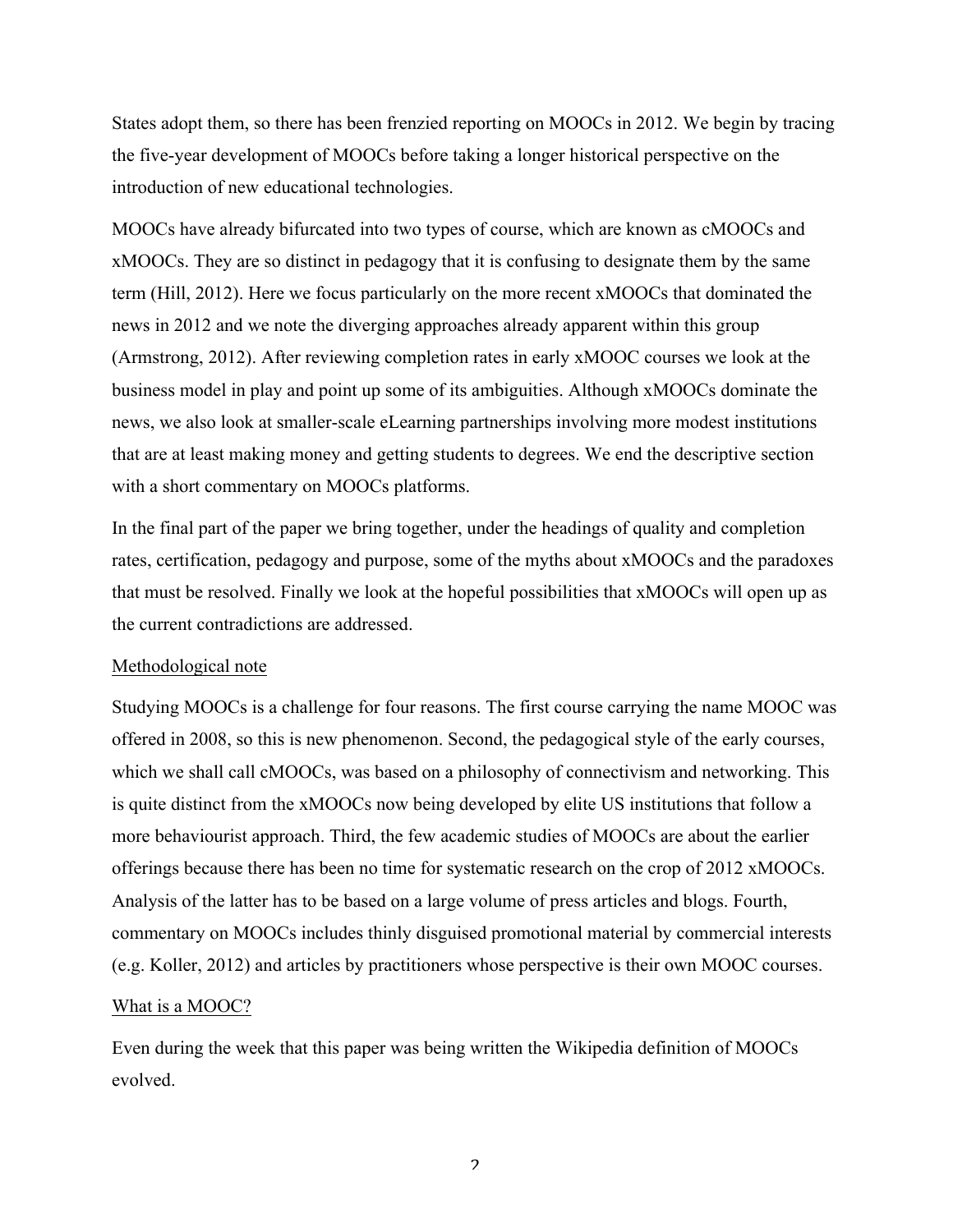On 2012-09-16 Wikipedia defined a MOOC as 'a course where the participants are distributed and course materials are also dispersed across the web', adding that 'this is possible only if the course is open, and works significantly better if the course is large. The course is not a gathering, but rather a way of connecting distributed instructors and learners across a common topic or field of discourse' (Wikipedia, 2012a).

By 2012-09-20 the definition had become: 'a MOOC is a type of online course aimed at largescale participation and open access via the web. MOOCs are a recent development in the area of distance education, and a progression of the kind of open education ideals suggested by open educational resources. Though the design of and participation in a MOOC may be similar to college or university courses, MOOCs typically do not offer credits awarded to paying students at schools. However, assessment of learning may be done for certification' (Wikipedia, 2012b).

Because of emerging nature of the concept and the different interests at work, both Wikipedia entries carried the disclaimer that: *'this article appears to be written like an advertisement. Please help improve it by rewriting promotional content from a neutral point of view and removing any inappropriate external links'* (Wikipedia, 2012a,b).

We shall describe the short history of MOOCs since the term emerged in 2007, although many courses around the world exhibited some of these characteristics much earlier.

The term MOOC originated in Canada. Dave Cormier and Bryan Alexander coined the acronym to describe an open online course at the University of Manitoba designed by George Siemens and Stephen Downes. The course, *Connectivism and Connective Knowledge,* was presented to 25 fee-paying students on campus and 2,300 other students from the general public who took the online class free of charge (Wikipedia, 2012a).

The title itself evokes the aim of the course, which was to follow Ivan Illich's injunction that an educational system should 'provide all who want to learn with access to available resources at any time in their lives; empower all who want to share what they know to find those who want to learn it from them; and, finally furnish all who want to present an issue to the public with the opportunity to make their challenge known' (Illich, 1971). In this spirit 'all the course content was available through RSS feeds, and learners could participate with their choice of tools: threaded discussions in Moodle, blog posts, Second Life and synchronous online meetings' (Wikipedia, 2012a).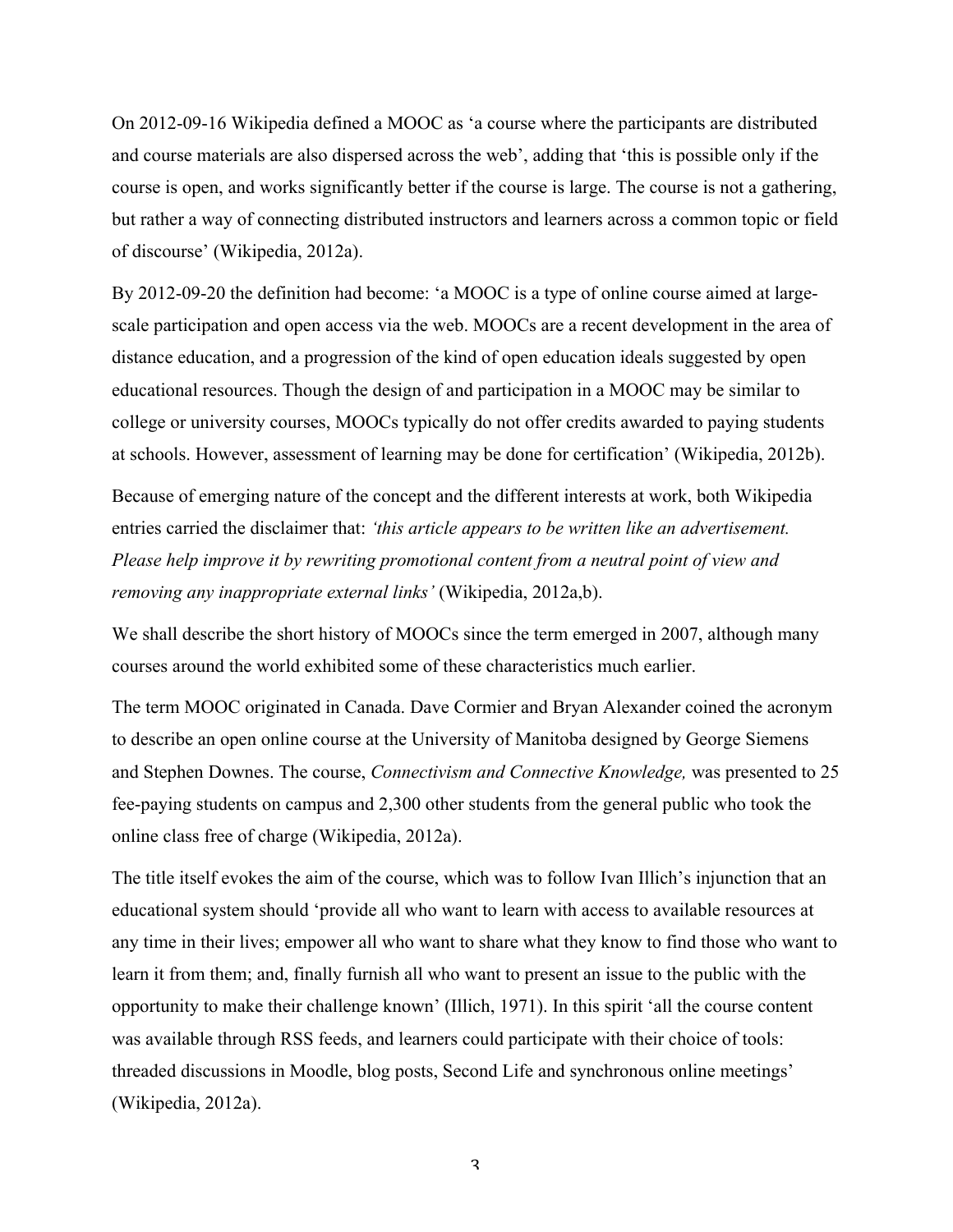We quote Illich to emphasise that the xMOOCs attracting media attention today, which are 'at the intersection of Wall Street and Silicon Valley' (Caulfield, 2012), appear to have scant relation to those pioneering approaches. The earlier tradition of what Siemens (2012) calls cMOOCs continues (see Cormier, 2010) but the focus of attention has moved to xMOOCs that are far from Illich's ideals. Surprisingly perhaps, those who coined the term MOOCs and continue to lead much Web discussion about them draw little attention to this change. Downes (2012) comments wistfully: 'I was not surprised at all that once (the MOOC format) proved successful it would be adopted by the Ivy League (who would receive credit for its 'discovery') because this follows a well-established pattern in our field'. Perhaps the originators of cMOOCs believe that with time the movement will be drawn back to some of their methods and philosophy and indeed, the Massachusetts Institute of Technology (MIT) is beginning, timidly, to enrich its xMOOCs in this way.

No doubt the delayed reaction of the first movers is partly because the new wave of xMOOCs is so recent. Early in 2012 Stanford University offered a free, chunked course on *Artificial Intelligence* online and 58,000 people signed up. One of the faculty members involved, Sebastian Thrun, went on to found Udacity, a commercial start-up that helps other universities to offer xMOOCs (Meyer, 2012). MIT (2011) announced MITx at the end of 2011 for a launch in spring 2012. MITx has now morphed into edX with the addition of Harvard and UC Berkeley (edX, 2012). Since then similar initiatives from other well known US universities have come thick and fast. There seems to be a herd instinct at work as universities observe their peers joining the xMOOCs bandwagon and jump on for fear of being left behind. At this writing Coursera, another for-profit xMOOC start-up, already claims nearly 1.4m registrations and will offer 200 courses in late 2012 with 33 partner institutions, of which the large majority are in the US (Lewin, 2012a; DeSantis, 2012).

Armstrong (2012) has made a useful comparison of the MITx programme and the courses that Coursera has offered with 13 'top-tier' universities in the US and abroad. After interviewing some of the players and enrolling in a Coursera course himself, he considers that these two approaches to the expansion of online learning are significantly different in purpose. MIT's venture is rooted in a strategy, going back 15 years, of using online learning to improve and change its teaching on campus. The launch of MIT Open Courseware in 2001 was part of this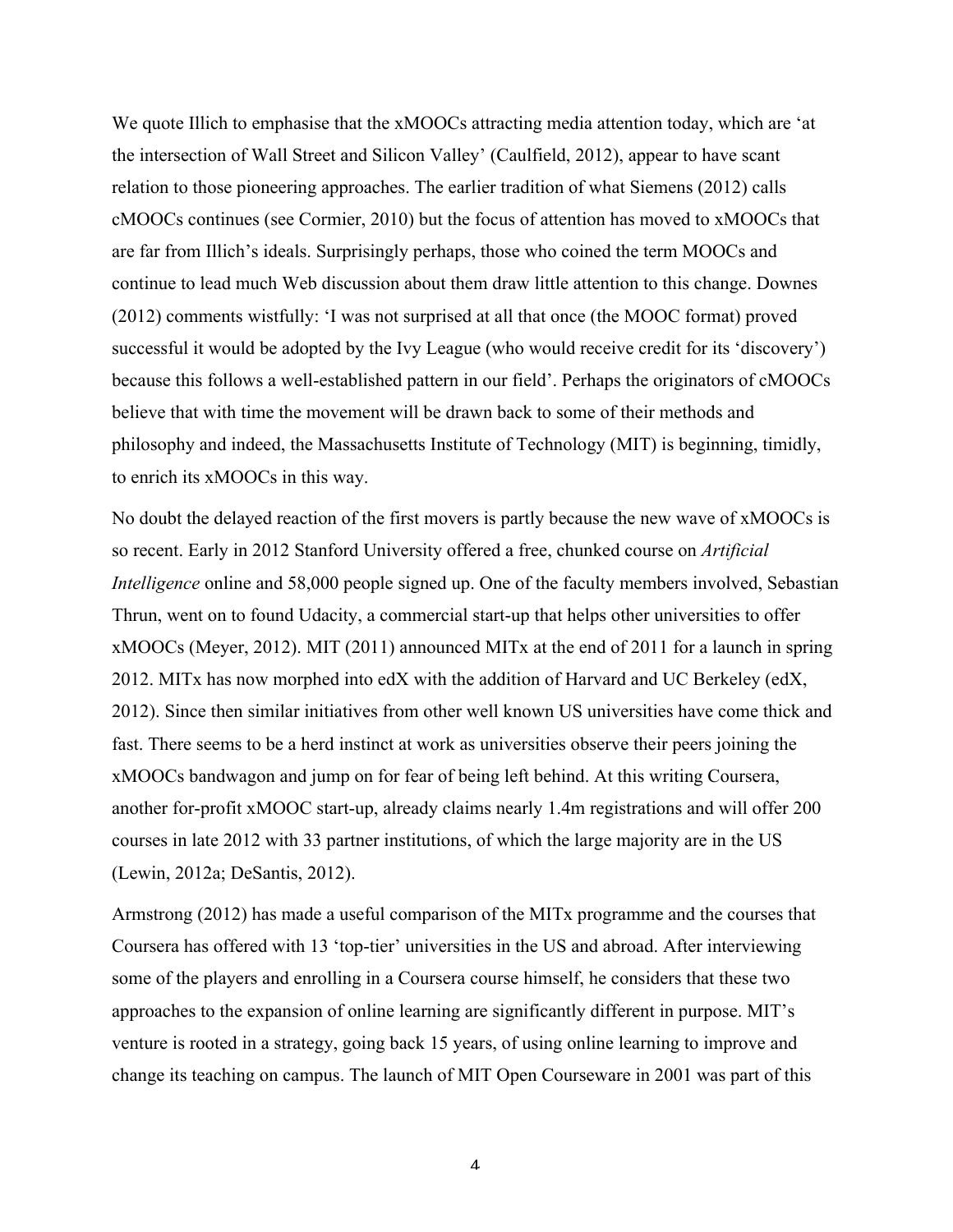policy and it is significant that L. Rafael Reif, who as provost oversaw the creation of MITx, has recently been appointed president of MIT.

Referring to the work of Christensen (1997) on innovation, Armstrong suggests that MIT considers online learning to be a disruptive technology and is using MITx as a 'skunkworks' to master it in order to learn how to educate more effectively its on-campus students.

Stanford University is using a similarly considered approach. Although Stanford's president talks breathlessly about a 'digital tsunami threatening to sweep aside conventional university education' (Boxall, 2012), John Mitchell, the vice-provost responsible for online learning, rather echoes the MIT approach: 'I think everyone agrees there's something very exciting going on here. So how do we as a university participate in that? What can we learn about teaching and learning through experimenting with different forms of technology? So I think we're going to treat this as an intellectual question and an academic investigation in some sense' (Weissmann, 2012). Elsewhere he observed: 'we really want to see what works. We've started out in one direction with Coursera – which is a great company and it's great working with them – but it's not clear that the current mode of producing courses is where we're going to end up in five years' (Lewin, 2012a).

Armstrong observes that some Coursera institutions are marching to a different drummer from MIT. For them, MOOCs are a sideline rather than core business. Provosts at two of the institutions said that they were not providing any pedagogical help for faculty in the preparation of the courses. 'In fact', comments Armstrong, 'they looked confused at the question'. His conclusion that 'Coursera clearly was a low priority venture for both' was backed by his experience of taking one of the courses. He reported that 'the pedagogy, however, did not live up to the Coursera pledge of sound pedagogical foundations… The course is basically a typical college lecture, chunked into roughly 15-minute segments… There is one weekly problem set designed to measure algorithmic rather than conceptual learning. Answers to the set are either multiple choice or a single number which is typed in… the students learn little when they get their assignments back except the grade'. In summary, says Armstrong, 'it seems pretty obvious that no one who had any working knowledge of research in pedagogy was deeply involved in the creation of the course'.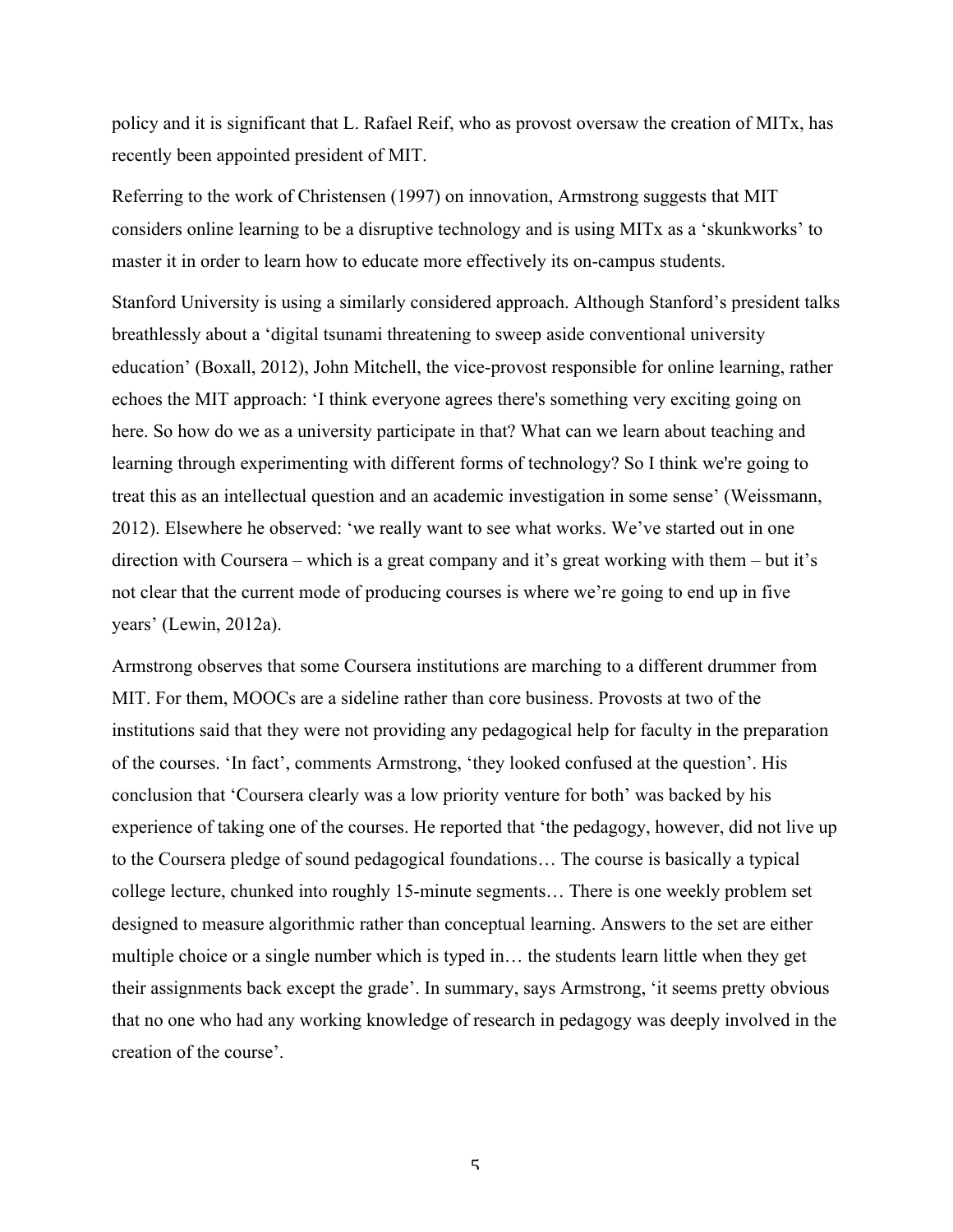Coursera leaves the design of the courses up to the individual institutions within broad guidelines. Clearly they will improve over time although, according to Young (2012), their motivation for improvement is fear of loss of revenue rather than serving students better. He notes, 'college officials, for their part, seem more motivated by fear than by the promise of riches. "Most of us are thinking that this could be a loss of revenue source if we don't learn how to do it well," says Mr Rodriquez, of the University of Virginia. "These are high-quality potential substitutes for some of what universities do"'. The president of the University of Virginia almost lost her job because the trustees did not think she was moving into online provision rapidly enough (DeSantis, 2012).

### Non-starts, dropouts, completers and cheats: early results

At the time of writing institutions offering the new wave of xMOOCs are reacting to the results of the first offerings. Both MIT and Coursera have had to defend the tremendous attrition rates in their courses. In MIT's course 6.002x, *Circuits and Electronics,* there were 155,000 registrations. They came from 160 countries, with the US, India and the UK accounting for the majority of the traffic and Columbia, Spain, Pakistan, Canada, Brazil, Greece and Mexico rounding out the top ten. Of these 155,000 learners, 23,000 tried the first problem set, 9,000 passed the mid-term and 7,157 passed the course as a whole. 340 students, including a 15-year-old Mongolian, got a perfect score on the final exam, qualified by Anant Agrawal, who heads what has now become the edX initiative, as 'very hard'. Commenting in *MIT news* (Hardesty, 2012), Agrawal noted that while the rate of attrition may seem high, 'If you look at the number in absolute terms, it's as many students as might take the course in 40 years at MIT'.

Consistent with its strategy of using its online ventures to improve teaching generally, MIT is following up on this prototype in several ways. In response to student demand MIT left the 6.002x website up at the end of the course. A group of 6.002x students have created their own version of the follow-up course, 6.003, *Signals and Systems,* using material from MIT's OpenCourseware site. Students also wrote their own programmes (e.g. an online text viewer for mobile devices) to augment the MITx platform and MIT made these available through the course wiki. MIT is also making easier for students to 'customise the course content' by extending homework and exam deadlines. An interesting footnote was research on the course which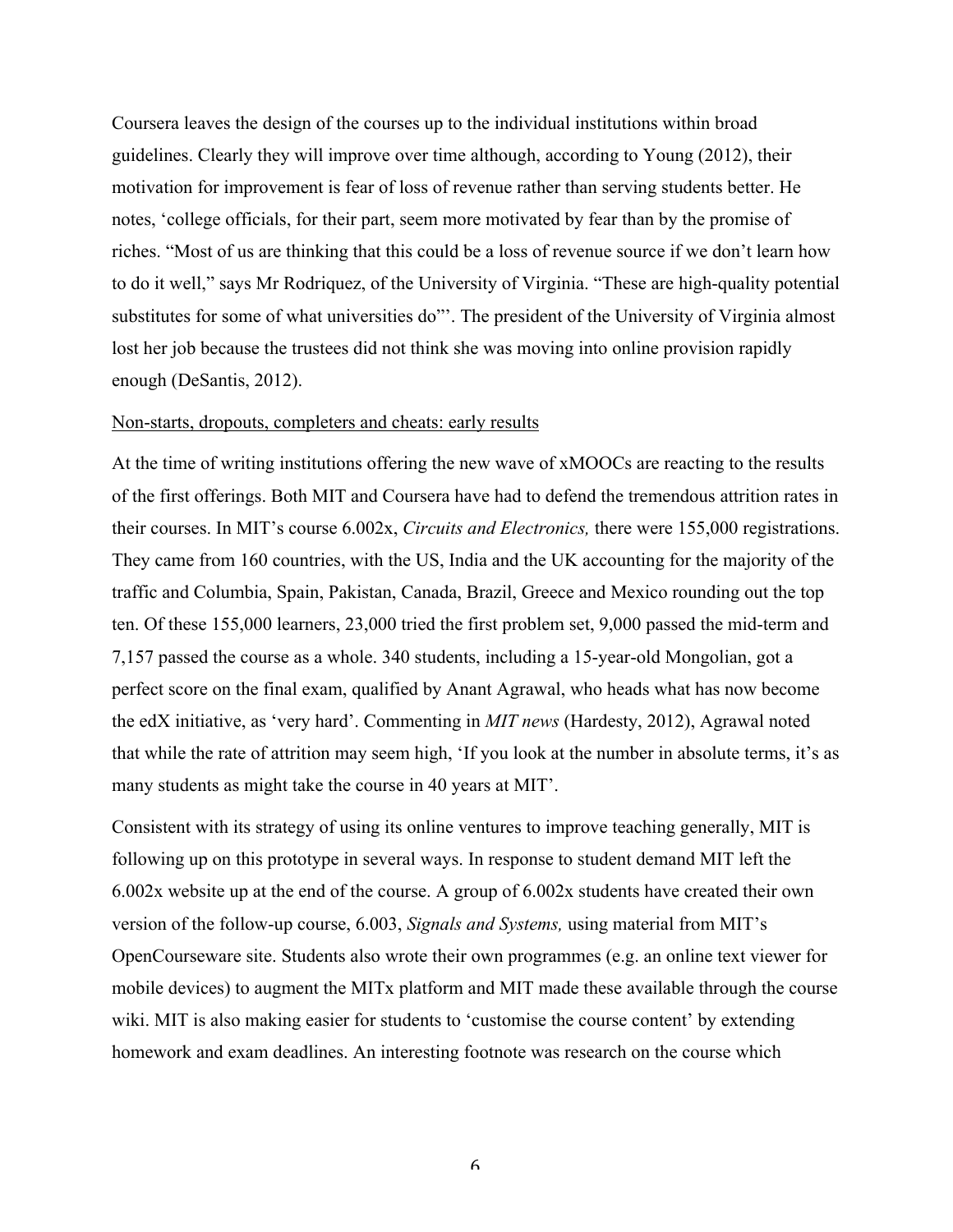showed that students much preferred 'shaky hand drawings that took shape as the professor lectured' to polished PowerPoint slides.

The press has given Coursera a rougher ride than MIT. Wukman (2012) reports that 'some classes were so rife with instances of alleged plagiarism that professors have been forced to plead with their students to stop plagiarizing'. Part of the problem, according to one student (Gibbs, 2012), is the peer grading process that Coursera deploys in an attempt to handle scale.

The figures that are available indicate similar patterns of dropout in the Coursera and MIT courses. Patterson reports that only 7% of the 50,000 students who took his Coursera-UC Berkeley course in *Software Engineering* passed (Meyer, 2012).

# Can xMOOCs make money?

Is the fad for xMOOCs sustainable? Under a Freedom of Information Act request the *Chronicle of Higher Education* obtained a copy of one of the agreements between Coursera and a partner institution. Young (2012) notes that Coursera 'isn't yet sure how it will bring in revenue. In this respect it is following a common approach of Silicon Valley start-ups: build fast and worry about money later'. The build-up is indeed very fast. It is remarkable that university administrations, normally in thrall to cautious lawyers, are signing up with the xMOOC companies so quickly.

Part of the reason is that the contract (e.g. with Coursera) is simple and flexible. Coursera claims no intellectual property rights to the courses, believing that the institutions should control the content completely. The universities are not bound to work exclusively with Coursera, although Coursera's founders are not concerned that their partners will decide to go into business on their own or jump to another proprietary provider.

Where will the money come from? At the end of the Coursera partnership agreement a section on *Possible Company Monetization Strategies* lists eight potential business models. They are:

- Certification (students pay for a badge or certificate)
- Secure assessments (students pay to have their examinations invigilated (proctored))
- Employee recruitment (companies pay for access to student performance records)
- Applicant screening (employers/universities pay for access to records to screen applicants)
- Human tutoring or assignment marking (for which students pay)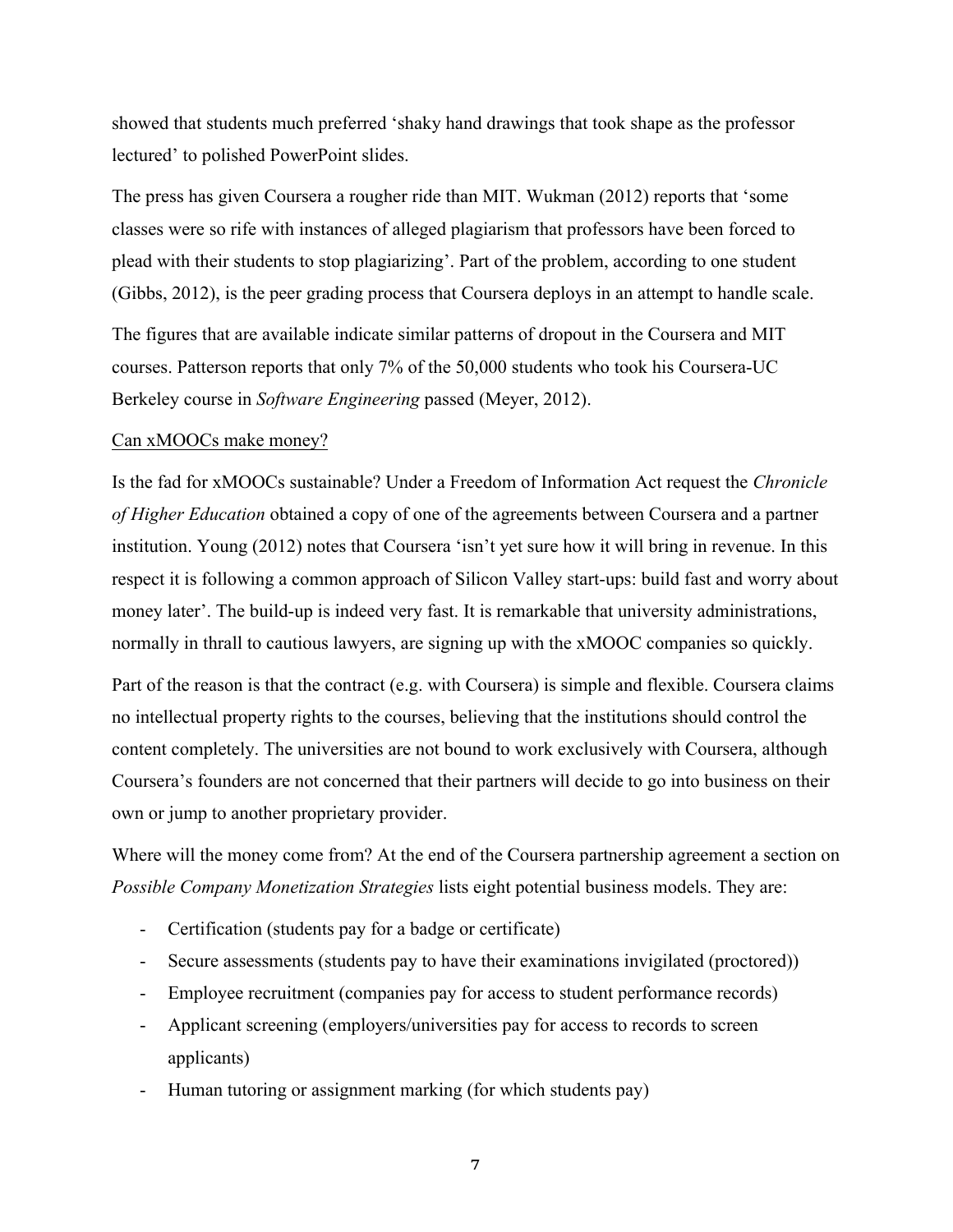- Selling the MOOC platform to enterprises to use in their own training courses
- Sponsorships  $(3<sup>rd</sup>$  party sponsors of courses)
- Tuition fees.

Of these options, certification and employee recruitment are under the most active consideration according to Young. But the striking feature about this list is that the organisation least likely to make money is the partner university. Already, for example, xMOOC institutions stung by the prevalence of plagiarism are signing up with Pearson VUE, a subsidiary of the Pearson conglomerate, to use its worldwide network of testing centres (Kolowich, 2012a). The two options over which the universities have most control, certification and tuition fees, both present problems. In the case of certification, one of the many paradoxes of xMOOCs is that most participating institutions have a self-denying ordinance not to award credit for these courses – although the decision of Colorado State University's Global Campus and some European institutions to award credit may well break this taboo (Lewin, 2012b).

As regards tuition fees there are huge challenges of principle and practice. Is a MOOC still 'open' if you have to pay for it? Quite apart from the logistical nightmare of collecting fees in the 160+ countries where learners are registering for xMOOCs, it seems certain that even a nominal fee would reduce interest dramatically.

If and when money does come in, the company will get the vast majority of the cash flow with the institutions getting 6-15% of the revenue and 20% of gross profits. An official from a partner institution joked: 'I suspect the margins that they are asking for is a result of throwing darts over at Coursera!' (Young, 2012).

In a blog post recalling the way that the monetization of YouTube and Facebook has worsened user experience with those platforms, Justin (2012) suggests that while xMOOCs 'monetization models may look different from YouTube or Facebook… one common theme is that monetization always impacts the user experience'.

Although the revenue streams for universities are unclear, publishers believe that MOOCs can help them make money by reaching new readers and selling more books (Howard, 2012). Paradoxically, this would appear to be particularly true of 'open' presses where books can be downloaded for free. Athabasca University Press (2012), a publisher of prize-winning academic books, has established the curious fact that 'putting a scholar's book on the web to be read for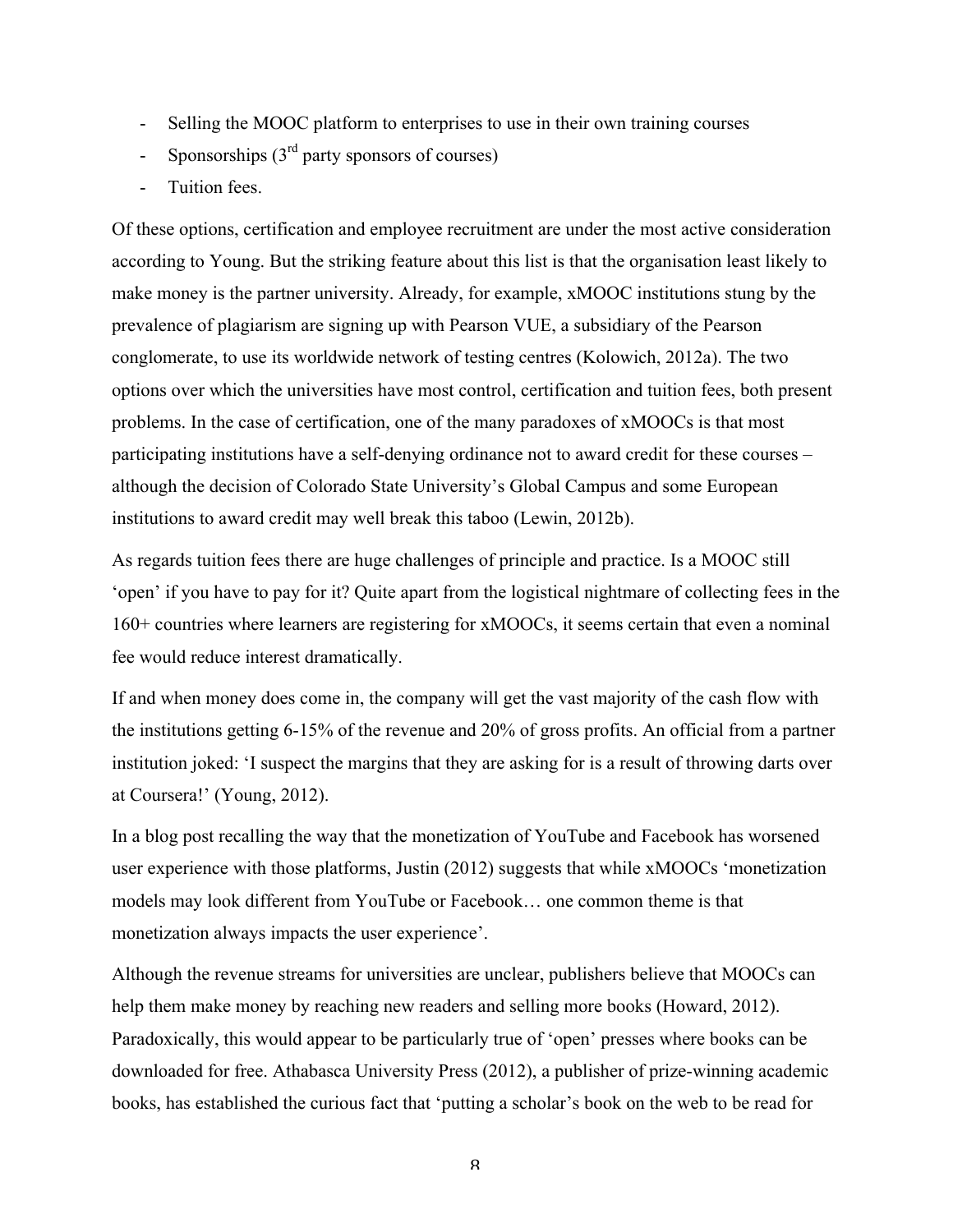free increases both sales and citation impact'. However, most university presses are not open presses so they may forgo this potential source of revenue as well.

#### Modest MOOCs that work

Against this background we note another framework for public-private partnerships in online learning that has developed with little fanfare but already yields revenue for the partners and degrees for the students. This is the Academic Partnerships (AP) programme launched in 2008 by Best Associates, a merchant bank based in Dallas, Texas (Academic Partnerships, 2012a). So far, although it has global ambitions, AP works with some 20 public universities in the US (e.g. University of Arkansas at Jonesboro, University of Texas at Arlington, Lamar University). These institutions may be less prestigious than those flocking to the Coursera and Udacity platforms, but at least they have found a way of making money and achieving good degree graduation rates.

AP partners with these universities to convert their traditional degree programmes into an online format, recruit qualified students and support enrolled students through graduation (Academic Partnerships, 2012b). According to the AP website: 'Several AP partner universities have already been able to freeze tuition and give faculty raises due to the success of their online programmes… AP attributes this success in programme growth to close collaboration with faculty and administrative leadership and effective recruiting techniques that are designed to take public universities' degrees to scale. Additionally, AP's retention strategies have resulted in graduation rates that consistently meet or exceed the performance of the same programmes on campus. Similarly, students have passed licensure examinations in both education and health science programmes at rates comparable to or better than on-campus students… The online students recruited by AP comprise as much as 30 per cent of partner universities' total enrolment' (Academic Partnerships, 2012a).

In this arrangement the institutions set the tuition fees, of which the commercial partner takes about 70% for providing the services of course conversion, student recruitment and support, and technology platforms (Learning Management System, Customer Relationship Management System and Enrolment System.) Student numbers in AP programmes are in the thousands rather than the tens of thousands (e.g. around 4,000 at UT Arlington and Lamar respectively). However, as noted, most of these students obtain degrees and professional recognition at rates at least as good as their on-campus counterparts.

 $\mathbf{q}$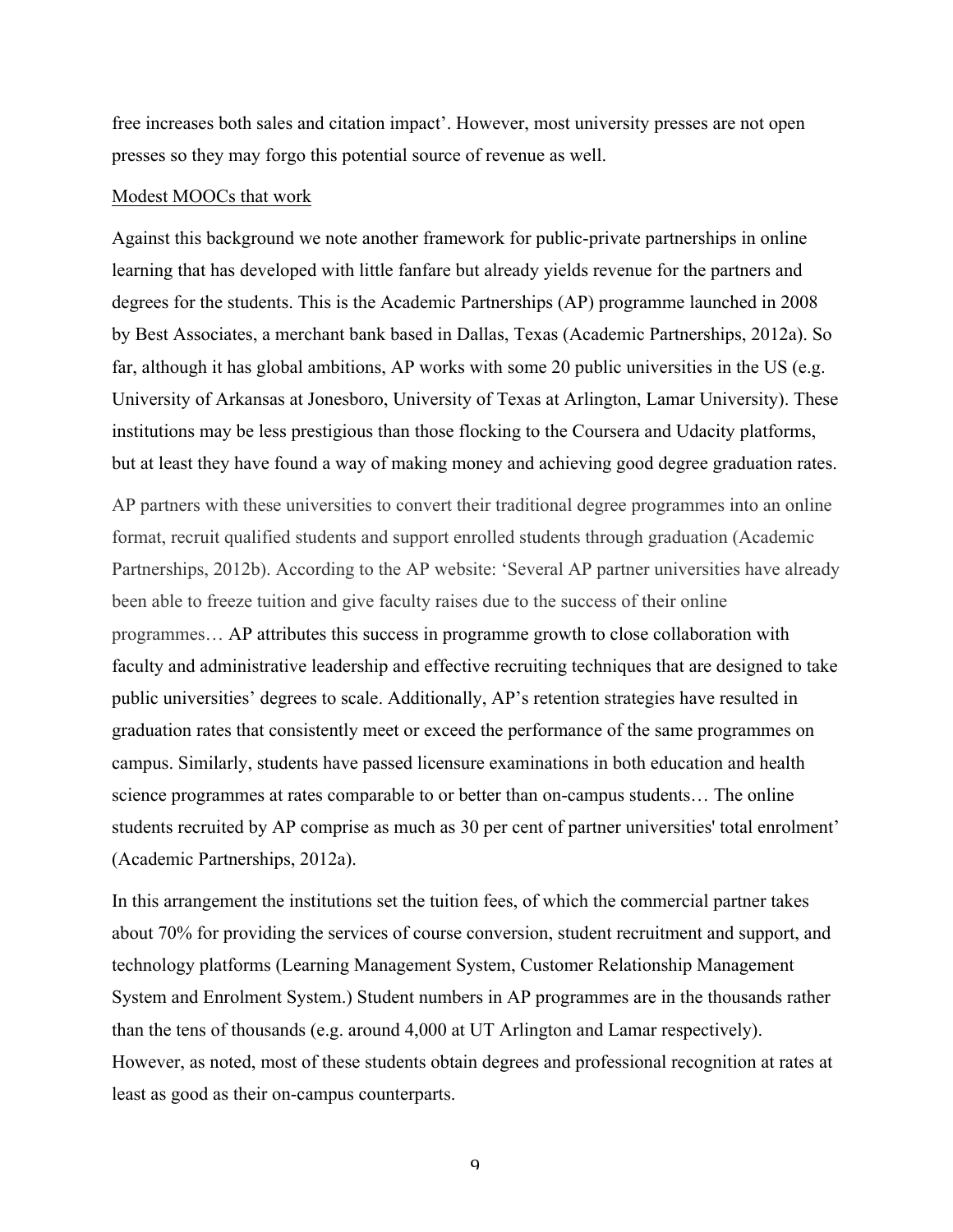### Platforms

At the heart of MOOCs are the platforms that enable the various operations involved in offering a MOOC to be done effectively. Siemens (2011) has described the race to create effective platforms in various fields. He notes (Siemens, 2012) that 'MOOCs are really a platform' and that the platforms for the two types of MOOC that we described at the beginning of the paper are substantially different because they serve different purposes. In Siemens' words: 'our cMOOC model emphasises creation, creativity, autonomy and social networking learning. The Coursera model emphasises a more traditional learning approach through video presentations and short quizzes and testing. Put another way, cMOOCs focus on knowledge creation and generation whereas xMOOCs focus on knowledge duplication'. He notes that in time the xMOOCs 'may well address the "drill and grill" instructional methods that are receiving some criticism' (Siemens, 2012).

Partly because they are so different, and partly because they exist behind proprietary walls, we shall make only general comments about MOOC platforms. A fundamental question is whether proprietary MOOC platforms will gradually give way to open source solutions. This seems to be happening in the closely related domain of Learning Management Systems (Virtual Learning Environments) where the open source Moodle (moodle.org) platform is becoming the industry standard rather than earlier proprietary systems such as Blackboard (Blackboard, 2012).

Developing a MOOC platform, at least for xMOOCs, would appear to be a much simpler task than creating systems such as those required by the large open universities. When the UK Open University (250,000 students) became the largest user of Moodle in 2007 it made a major investment in order the incorporate the many sub-systems required for the effective operation of this large global institution (Sclater, 2008). An xMOOC platform requires fewer sub-systems but must, of course, be designed to handle very high volumes and inputs from all over the world. However, whereas universities own and operate multiple Moodle installations, the administrative components of MOOCs (especially if they begin to make extensive use of Learning Analytics (Siemens, 2010)) are too complex for a teaching unit in a university to operate without huge resources. For this reason most universities might eventually opt for cloud-hosted MOOC services with control over data releases through contracts with for-profit service providers.

As it is wont to do when a new trend appears, Google has now jumped into this space. In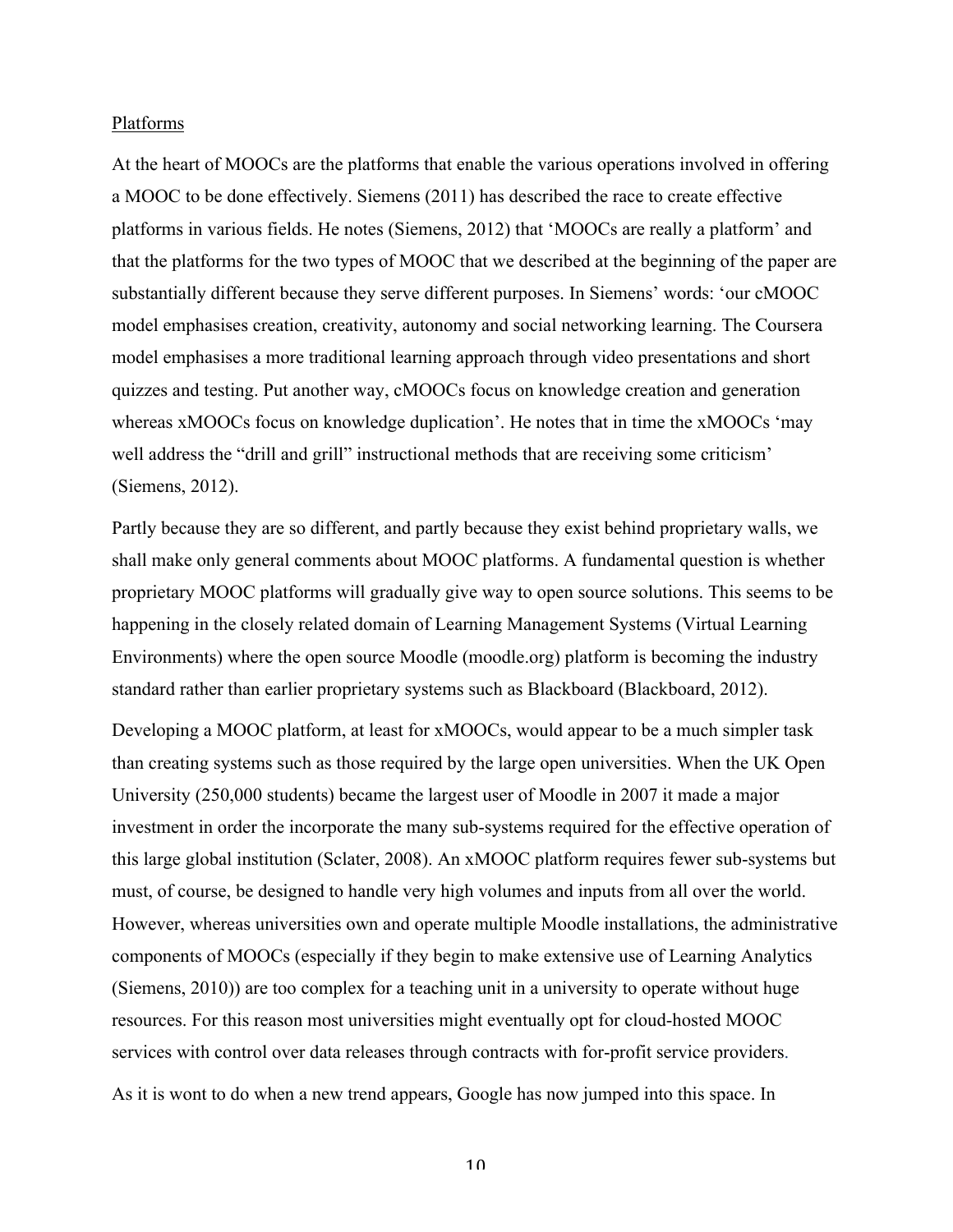September 2012 it released Course Builder, open-source xMOOCs software as 'an experimental first step' (the codes are available for modification without restriction although they will run in the Google App eco-system exclusively). It had been tested earlier in Google's own xMOOC, *Power Searching,* which attracted 155,000 learners, of which 20,000 completed. Google is in touch with some of the universities involved in xMOOCs, although the institutions are more close-mouthed about this collaboration. Google research director Peter Norvig commented: 'it's a confusing or an exciting time… I think schools are experimenting and they don't quite yet know what they want to do' (Azevedo, 2012).

It will be interesting to watch the use of xMOOC platforms evolve. For the moment most participating institutions are happy to let a commercial partner bear the costs of building the platform and keeping it running. However, were universities to make xMOOCs such an important component of their work that the effective offering of xMOOCs became mission critical; they might be tempted to bring the platform 'in-house' in an open source cloud format. edX has announced its intention to make its platform open source.

### MOOCs in perspective

To dwell on the earlier fads and disappointments that technology has generated in education would be pedantic. Innovators like to believe that theirs is the real revolution. But technology has been about to transform education for a long time. In 1841 the 'inventor of the blackboard was ranked among the best contributors to learning and science, if not among the greatest benefactors to mankind'. A century later, in 1940, the motion picture was hailed the most revolutionary instrument introduced into education since the printing press. Television was the educational revolution in 1957. In 1962 it was programmed learning and in 1967 computers. Each was labelled the most important development since Gutenberg's printing press.

Since 2000 there have been countless claims that Internet and communications technologies (ICT) could revolutionise the format and delivery of education, not least because they absorb all those previous innovations. We noted earlier, for instance, that xMOOC learners preferred teachers to scrawl formulae on the modern equivalent of a blackboard rather than presenting them on slides.

In my addresses as a KNOU Fellow (Daniel & Uvalić-Trumbić, 2012a; Daniel, 2012a,b,c) I have argued that modern ICT, what my former Open University colleague Marc Eisenstadt named the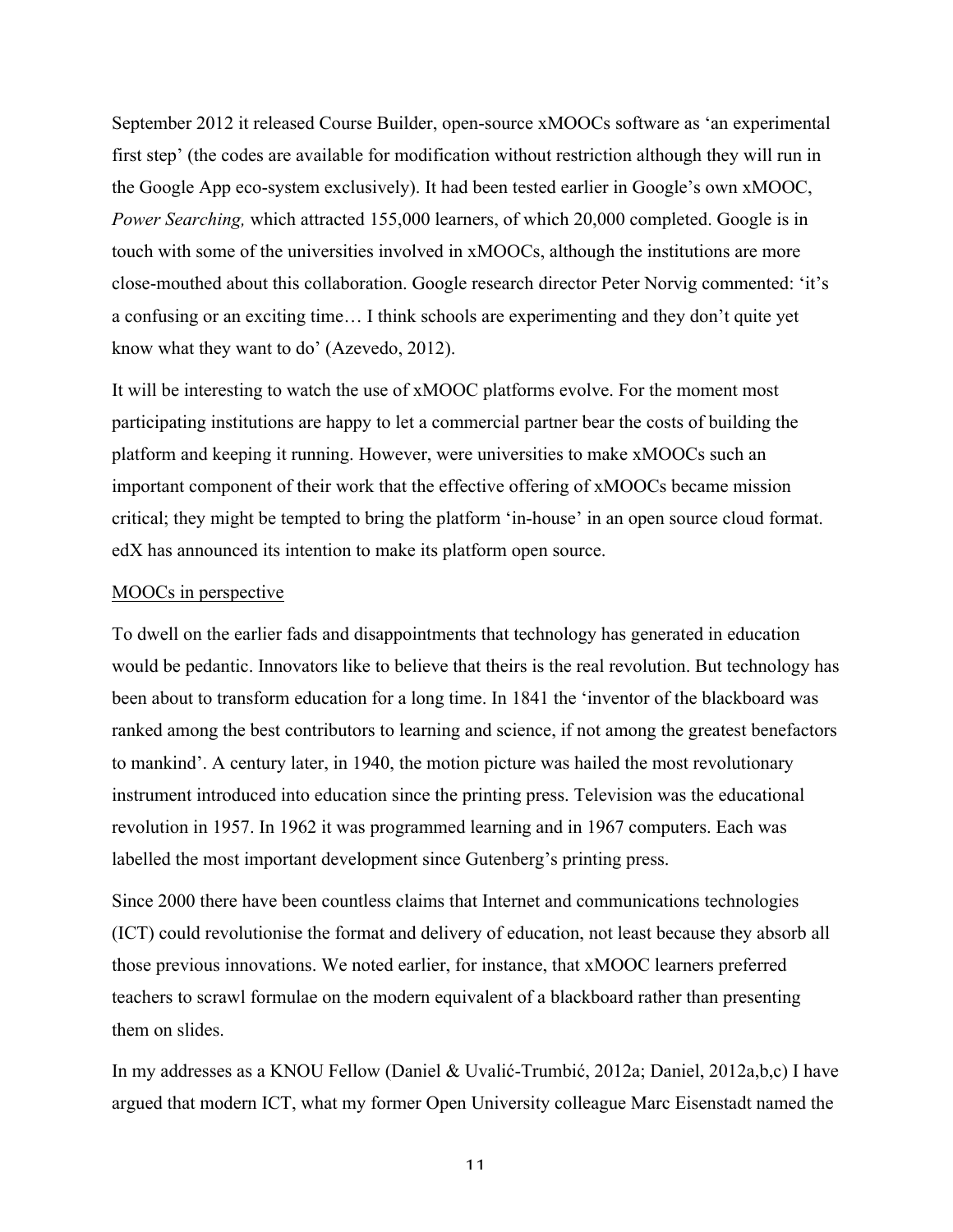'knowledge media', are qualitatively different from previous technological aids to education. That is because they lend themselves naturally to the manipulation of symbols (words, numbers, formulae, images) that are the heart of education, as well as providing, through the Internet, a wonderful vehicle for the distribution and sharing of educational material at low cost. But while the potential of ICT to improve and extend education while cutting its cost is not in doubt, the results so far have generally been disappointing (Daniel, 2012b, Toyama, 2011). We should bear the reasons for these disappointments in mind in trying to ensure that MOOCs contribute to these goals for improving education and are not just another flash in educational technology's pan.

We would not expect the current extensive commentary on xMOOCs in the US to consider events before the dotcom frenzy of 1999-2000, still less earlier developments outside North America such as the many open universities around the world. It is surprising, however, that little reference is made to the unhappy experience of some elite US schools with online learning in the mid-2000s.

The Internet burst into the public consciousness in the dotcom frenzy at the turn of the millennium. The dotcom frenzy alerted universities to new opportunities for opening up to the world, but some got carried away into ill-fated ventures.

These have been well documented in Taylor Walsh's recent book *Unlocking the Gates* (Walsh, 2011), in which she records how universities such as Columbia, Chicago, the London School of Economics, Oxford, Yale and Stanford thought they could make useful additional income by offering non-credit courses online. In the event they and their partners lost money before ventures like Fathom and AllLearn were ignominiously shuttered. The Allearn website, which is still up, explains that the platform and course catalogue were undergoing revision for a re-launch in 2006. It states: 'AllLearn offers over fifty online courses from Oxford, Stanford, and Yale Universities. Courses are available to anyone — anywhere and at any time. Expert online instructors help you to explore fully the readings and lectures and share in lively discussions with your classmates'. There is also an analysis of what went wrong (University Business, 2008).

The Fathom website has been taken down. The site simply refers inquiries to the Centre for Digital Research and Scholarship at Columbia University.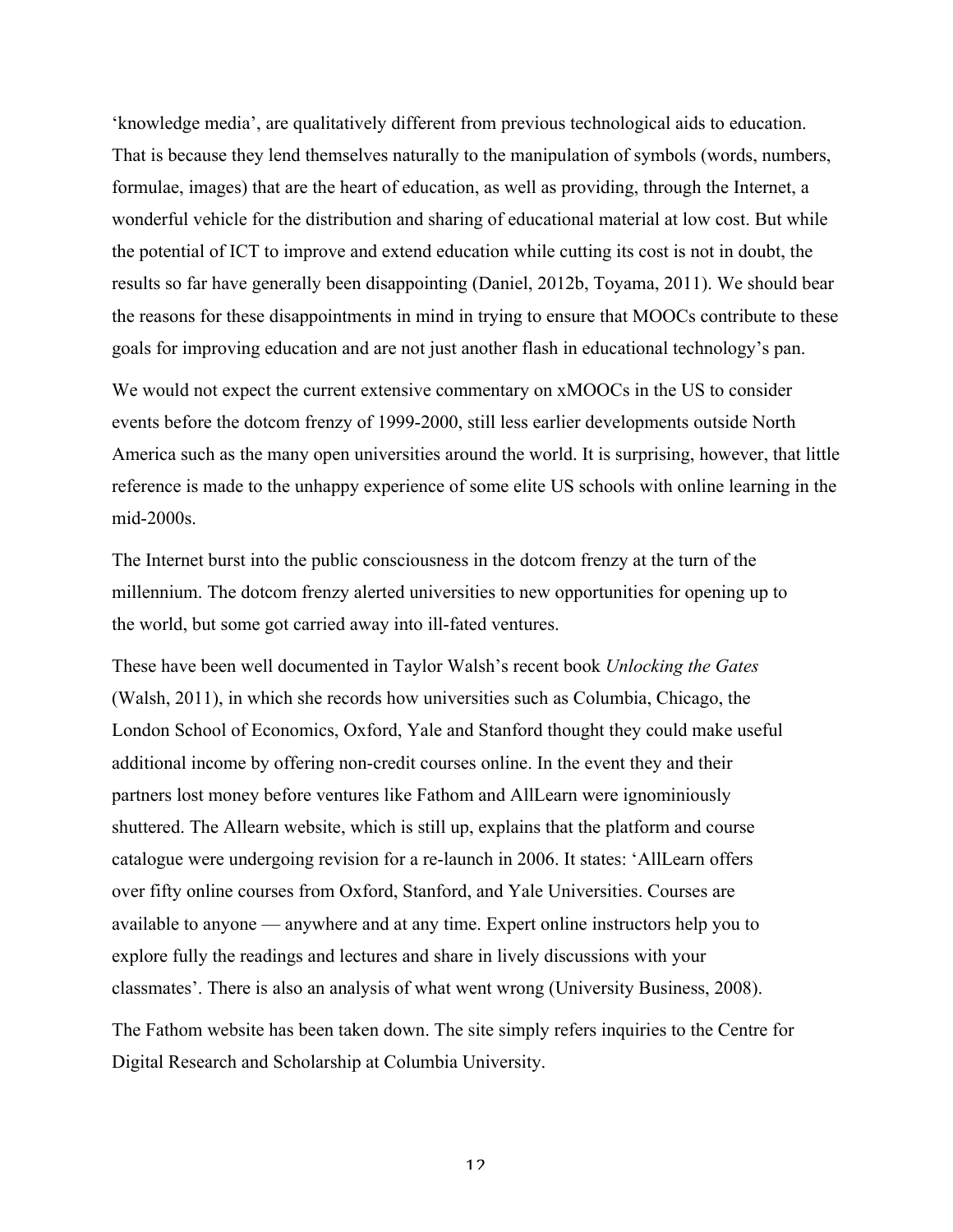At that time some other universities were already taking a different route. From the late 1990s MIT had experimented with putting materials associated with its credit courses on the web for free. This was announced as the MIT OpenCourseware project in 2002. Later the same year, at a UNESCO Forum on the Impact of Open Courseware for Higher Education in Developing Countries, the term Open Educational Resources was coined as a generic term for such developments (Daniel, 2012d).

As a description of developments in the mid-2000s the subtitle to Walsh's book, *How and why leading universities are opening up access to their courses,* is somewhat misleading. The Fathom and Allearn ventures only offered non-credit courses (which was a main reason for their failure) and MIT was simply letting people look at materials supporting its courses. Millions did and still do, but MIT explicitly did not offer interaction with its faculty, still less the possibility of obtaining an MIT credential. There was plenty of criticism of MIT from distance learning providers for this somewhat patronising approach. No doubt this criticism, coupled with MIT's long-term strategic planning for online learning mentioned earlier, led to the current xMOOC developments through MITx and edX.

Before leaving Walsh's book it is worth recalling a quote in its final pages, from former Princeton President Harold Shapiro, that is somewhat ironic now that Princeton is signing up with Coursera. Shapiro expressed scepticism at the traditional university's capacity to expand seamlessly into other areas. He pointed out that in deciding where to focus institutional resources, a university must consider what will support its public mission. 'But you also have to ask yourself, where do we have the talent? You can't just turn around tomorrow and say 'maybe we should start doing something different' – you have to accumulate the talent first' (Walsh p. 257).

### Myths and paradoxes

In his book *Harmonizing Global Education: from Genghis Khan to Facebook,* Baggaley (2011) argues that the quality and pedagogy of much current online education is poor because its practitioners have not taken the trouble to learn the lessons from research on earlier educational technologies. He suggests that Asian countries may now do online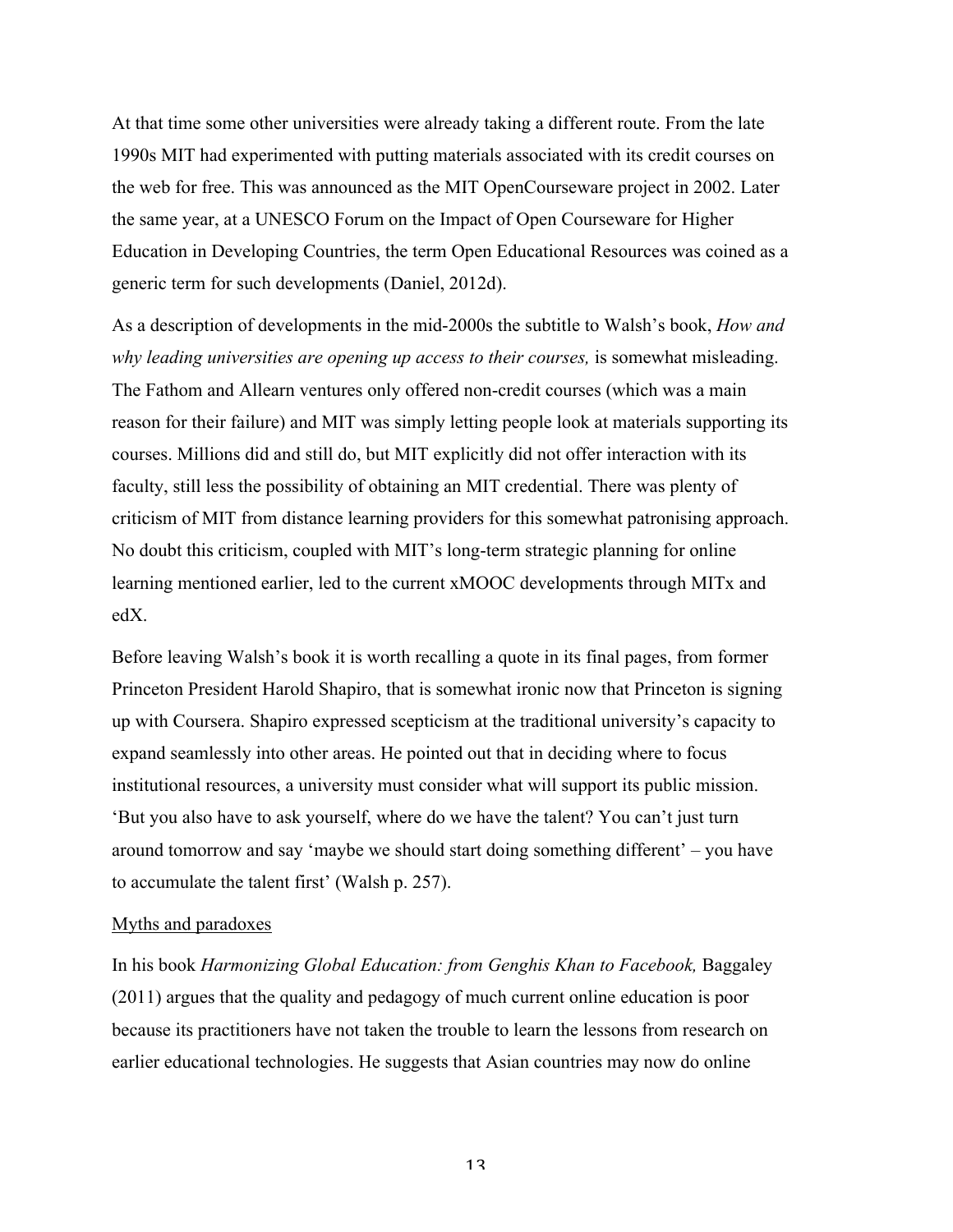education better than the West because in many Asian countries online and earlier technologies co-exist, allowing transfer of knowhow from one to the other.

Baggaley has summarised some key results of that earlier research and we shall not attempt to repeat them here. Instead we shall try to build on the commentaries of others, notably Bates (2012) and Touve (2012) by highlighting some of the myths and paradoxes that surround xMOOCs. This will lead us to end on a positive note by exploring the interesting possibilities that emerge once xMOOCs providers come down to earth and resolve the contradictions that currently bedevil them.

#### *Quality and completion rates*

Several of the myths and paradoxes in the xMOOC universe relate to quality and pedagogy. A first myth is that university brand is a surrogate for teaching quality. It isn't. The so-called elite universities that are rushing into xMOOCs gained their reputations in research. Nothing suggests that they are particularly talented in teaching, especially teaching online. A related paradox is that these same institutions once opposed the accreditation of the University of Phoenix, claiming that online teaching was inherently of low quality. Although Phoenix has engaged in dodgy business practices, it is likely that because it operates as a teaching-learning system the quality of its instruction is objectively better than the new wave of online xMOOCs. Certainly Phoenix's completion rates, while nothing to boast about, are much higher: at between 30-35% for associate and bachelor's degrees and 60% for master's degrees (University of Phoenix, 2012).

Most countries around the world have quality assurance agencies for higher education. One of the criteria quality auditors and assessors take seriously is the rate of course and degree completion, partly to ensure value for the investment of public funds and partly to protect students from poor practice. Improving retention and completion has been a special concern for distance learning institutions and open universities. They take the view that students seek not merely access, but access to success, which the institution should do everything to facilitate while maintaining standards.

Against this background the current xMOOC completion rates of 10% or less would be considered disastrous anywhere else. In the xMOOCs' defence, however, it must be said that these first offerings probably attracted a high proportion of the merely curious and tourists from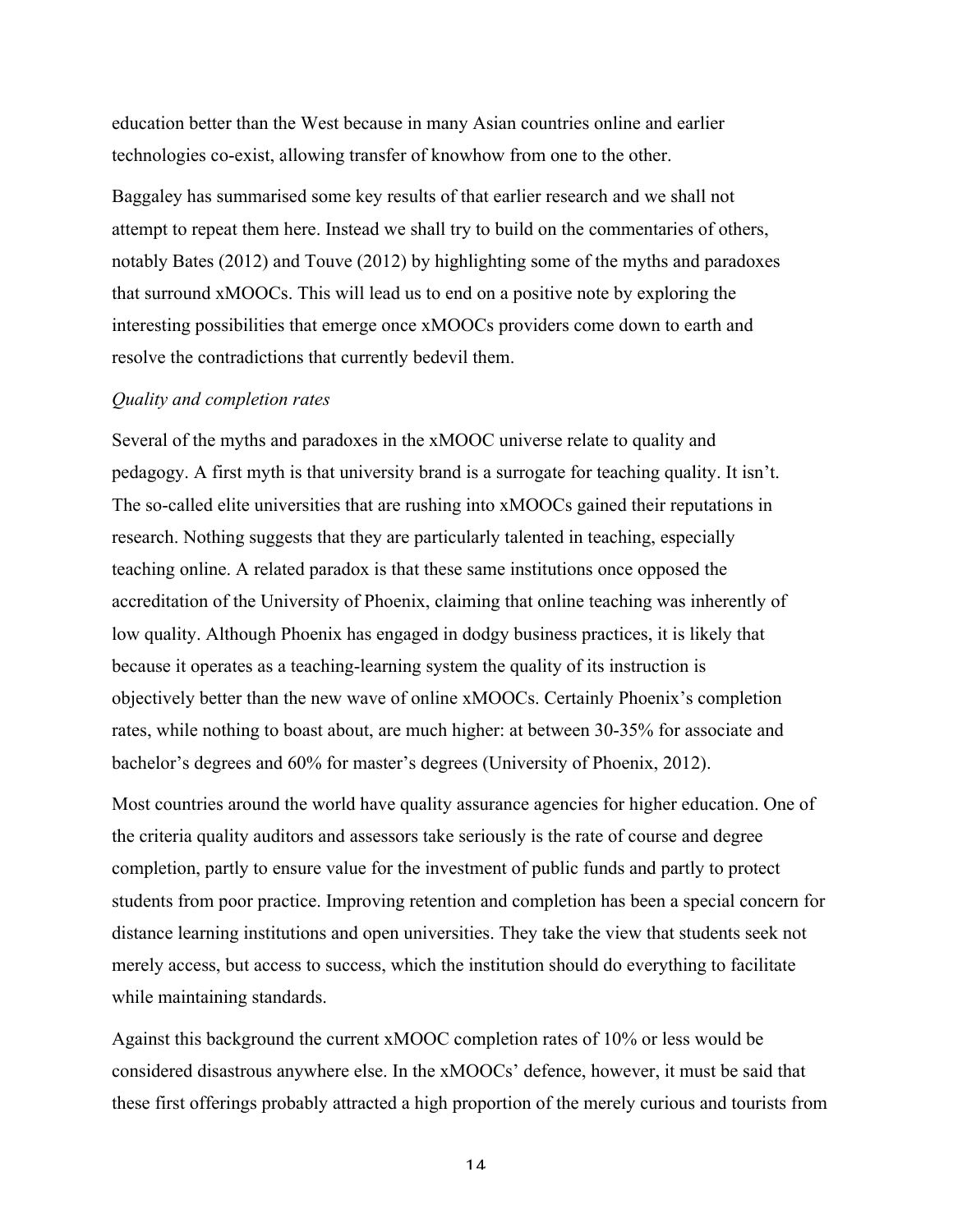other institutions checking what the fuss was about. As the number of xMOOCs multiplies they will likely draw a more purposeful clientele. It remains, however, that because xMOOCs universities measure their institutional standing by the numbers who fail to gain admission to their campuses, they will be cavalier about high wastage and failure rates. This has been called the Passchendaele approach, after the World War I battle in which tens of thousands of soldiers were thrown at the front and died fighting for a few metres of land.

Attitudes to completion rates create a sharp distinction between the xMOOCs providers and other distance learning institutions, both public and for profit. For reasons that are a combination of ideals of student service, consumer legislation and supervision by regulatory bodies, these other institutions invest heavily in retention strategies. International guidelines about distance education and much national legislation were stimulated by Jessica Mitford's classic piece in the *Atlantic Monthly* in 1970: *Let us now appraise famous writers –* an entertaining and instructive read for anyone new to the field.

# *Certification*

This brings us to the central paradox in xMOOCs that Touve (2012) explores. The fundamental contradiction is that currently, for most xMOOC institutions, success in the course exam (called 'very hard' by MIT's Agrawal (Hardesty, 2012)), does not lead to credit, but to a certificate. The consequence, as Touve stresses, is that what decides whether or not a student can obtain a degree is determined not by their mastery of the courses, but by the admissions process to the university. This is an untenable nonsense. To give but one example, the UK Open University, which has no academic admission requirements, has awarded over a million highly regarded degrees to its students. Entry to the Open University is easy; exit with a degree is difficult.

Elite institutions, of course, usually define their quality by the numbers of applicants that they exclude, not by the teaching that happens on campus after admission. My late Athabasca University colleague Dan Coldeway called this the principle of 'good little piggies in, make good bacon out'. It is a venerable academic tradition but hardly seems fit for the 21<sup>st</sup> century, not least for institutions that have suddenly discovered a mission to open up to the world. The best longterm hope for ending this dire contradiction is learning analytics, which are stealing up on higher education in an inexorable way. Learning analytics are 'the use of data and models to predict student progress and performance, and the ability to act on that information' (Siemens, 2010).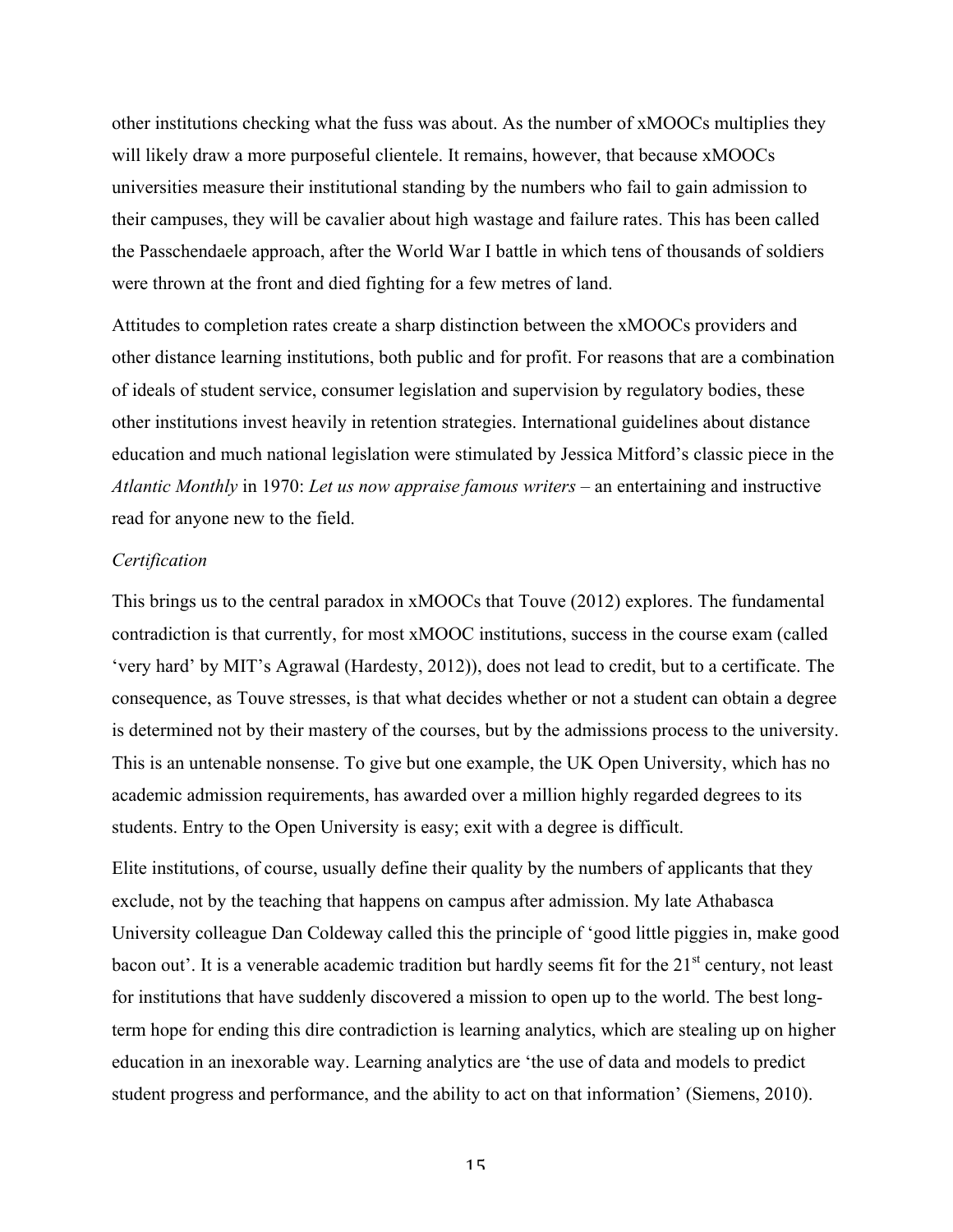They hold out the promise that individuals will eventually be able to have a complete record of what they have learned and mastered at the level of concepts and skills. Some MOOC institutions claim to be using learning analytics. Perhaps they should be careful what they wish for, because the widespread use of learning analytics would make it intellectually reprehensible to make recognition of mastery conditional on unrelated processes.

In reality it may not matter if the xMOOC providers' taboo on awarding credit stays in place, because holders of MOOCs certificates can trade them for credit elsewhere. Unfortunately in the US this is an expensive process. Kolowich (2012b), using the example of the University of Maryland, has shown that 'students can expect to spend a minimum of \$1,300 to convert the learning picked up in an xMOOC into three college credits. That is, of course, in addition to the hours and effort they sink into actually taking the xMOOC'. However, outside the US, where many xMOOC students are, there are more attractive possibilities. For over 30 years Athabasca University has offered a Bachelor's degree with no residency requirement (i.e. students do not have to take any courses from Athabasca, the award can be made entirely on the basis of credit accumulation). Athabasca is also contemplating putting together a 'Best First Year Online' constructed entirely from open courseware (Pannekoek, 2012).

In the wider world the new OERu, which is a consortium of 18 established and accredited universities from five continents, has been created precisely to serve learners who are acquiring skills and knowledge by alternative routes (Hill, 2012; OERu, 2012; WikiEducator, 2011; Taylor, 2011). Even it the xMOOC universities lift the taboo on credit it will be years, if ever, before they can offer a whole degree on line, so xMOOC students seeking degrees would do well seek other paths such as those mentioned.

Finally, dare we point out that xMOOCs certificates offer juicy opportunities to degree and accreditation mill rackets? *Caveat emptor* should be the motto for anyone dealing with xMOOC certificates. They may want to dust off the excellent booklet that CHEA (2009) produced on this topic.

### *Pedagogy*

Earlier we quoted Armstrong's (2012) conclusion that the Coursera course he took was innocent of any pedagogical input. Indeed, outside their schools of education, pedagogy is not a familiar word on the xMOOC campuses. It is a myth that professors distinguished by their research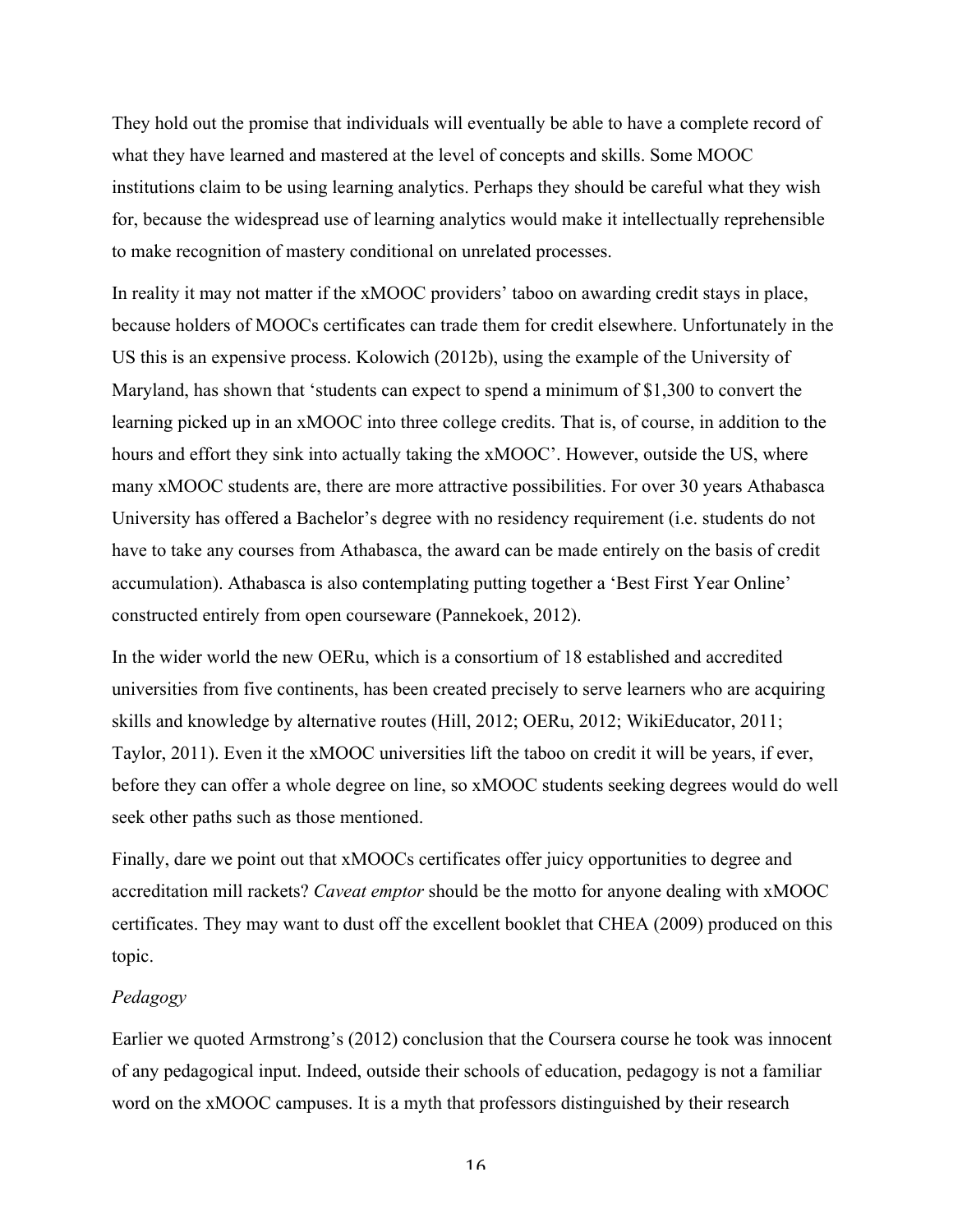output are competent to create online courses without help. Bates has long argued that expecting individual faculty to develop online courses alongside their classroom offerings, which he calls the 'Lone Ranger' approach, is unlikely to produce courses of quality (Bates and Sangra, 2011). Good distance teaching calls for teams that support the academics with a range of skills.

With such support MOOCs provide a great opportunity to develop new pedagogy. In a world of abundant content, courses can draw from a pool of open educational resources (OER) and provide their students with better and more varied teaching than individual instructors could develop by themselves. The University of Michigan (2012) (which made history by using OER from Africa in its medical school) uses OER extensively in its Coursera course *Internet History, Technology and Security.* UC Berkeley (2012) draws extensively on OER in its course on *Quantum Computing.*

Knox et al. (2012), a team from the University of Edinburgh, which is one of Coursera's few non-US partners, gives an interesting account of getting to grips with the Coursera platform. Their course sounds to be more cMOOC in approach, although they consider cMOOCs remain on the radical fringe of higher education. They qualify the Coursera platform as 'conservative in terms of online pedagogical practice' but, like MIT, they see xMOOCs as an experimental venture and want to 'participate in an emerging pedagogical mode that is significantly undertheorised'. They conclude that xMOOCs are not simply 'ed-tech *du jour*' but worth serious engagement.

This is, however, a work in progress. Bates (2012) addresses the myth that xMOOCs are a new pedagogy. In fact, he notes, so far the teaching methods 'are based on a very old and out-dated behaviourist pedagogy, relying primarily on information transmission, computer-marked assignments and peer assessment'. He goes on to remind the xMOOCs movement that it did not invent online learning and that the useful techniques that it is discovering – and likes to claim it has invented – are already well known in distance learning and in some cases go back 40 years.

Another myth is that computers personalise learning. Bates (2012) again: 'No, they don't. They allow students alternative routes through material and they allow automated feedback but they do not provide a sense of being treated as an individual. This can be done in online learning, but it needs online intervention and presence in the form of discussion, encouragement, and an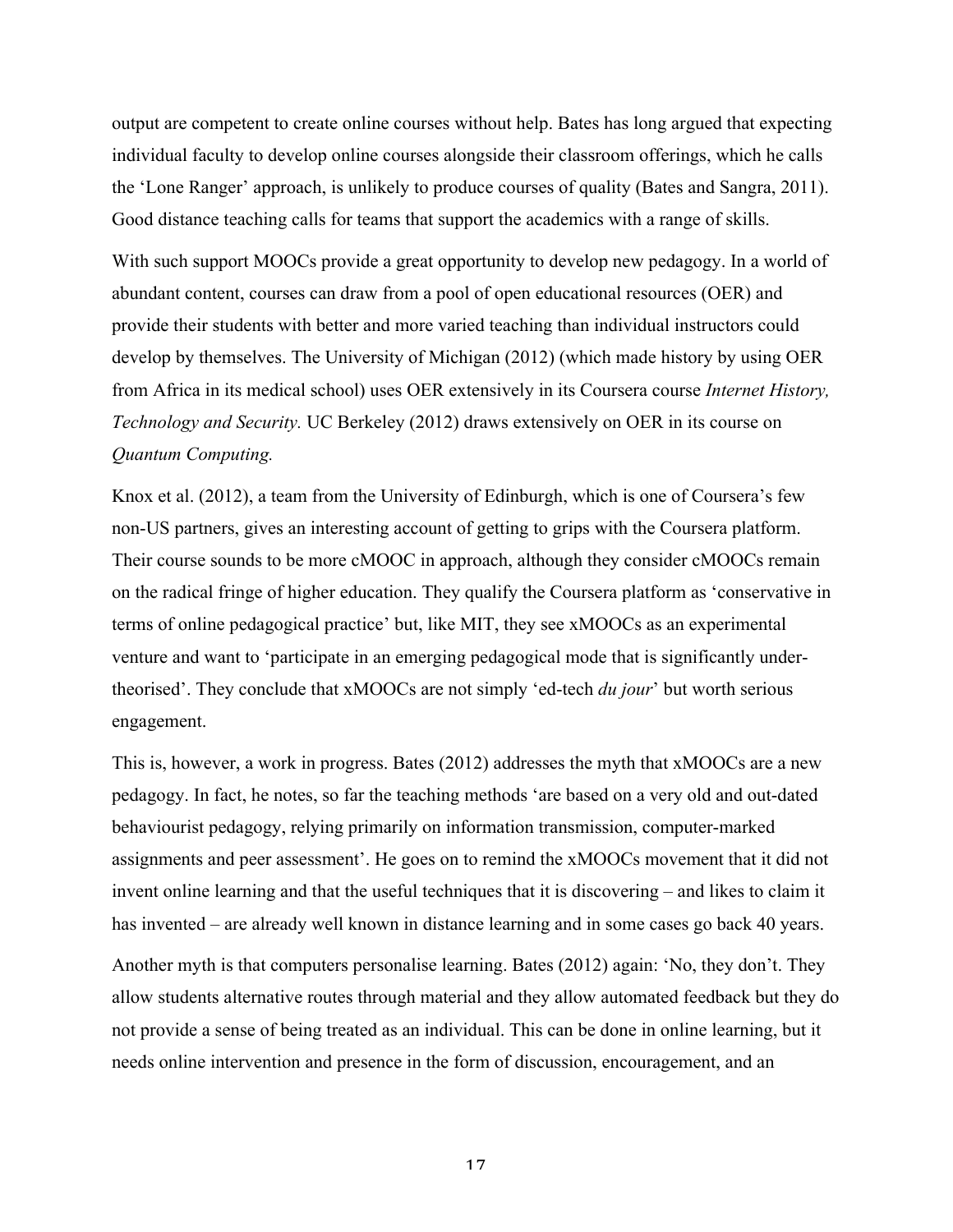understanding of an individual student's needs'. It is here that we find the greatest difference between the xMOOCs and the earlier cMOOCs, which have a strong focus on online discussion. In completing his debunking of xMOOCs myths, Bates (2012) points out that the primitive use of 'big data' referred to by Koller (2012) is not learning analytics but simply a way of catching errors that should never have found their way into the course in the first place.

# *MOOCs: for what purpose?*

The final group of myths and paradoxes are related to the reasons for offering xMOOCs. The basic paradox is between the laudable desire, in the spirit of the open educational resources (OER) movement (UNESCO, 2012) to make knowledge the common property of humankind, and to find a business model that generates money for doing it. The business case for OER is developing nicely and OER will transform the availability of school textbooks (Butcher  $\&$ Hoosen, 2012). However, the search is still on for reliable ways of making money out of xMOOCs, especially for the universities involved. It is unfortunate that Koller (2012) justifies xMOOCs in a particularly inept way by claiming that they are the answer to increasing access to higher education in developing countries.

Already, at the 2009 UNESCO World Conference on Higher Education, the president of the 300,000-student University of South Africa (UNISA) labelled OER a form of intellectual neocolonialism (Daniel & Uvalić-Trumbić, 2012b) – although UNISA has now become an important player in the OER movement and the OERu. However, as Bates (2012) comments acerbically: 'these elite universities continue to treat xMOOCs as a philanthropic form of continuing education, and until these institutions are willing to award credit and degrees for this type of programme, we have to believe that they think this is a second class form of education suitable only for the unwashed masses'. It is a myth to think that providing not-for-credit open online learning from the USA will address the challenges of expanding higher education in the developing world. Bates adds: 'please, is it too much to ask for a little humility? (Probably, from so-called elite institutions)'!

#### Possibilities

MOOCs, both cMOOCs and xMOOCs are a fascinating development. This essay has taken a critical stance because the discourse about MOOCs is overloaded with hype and myth while the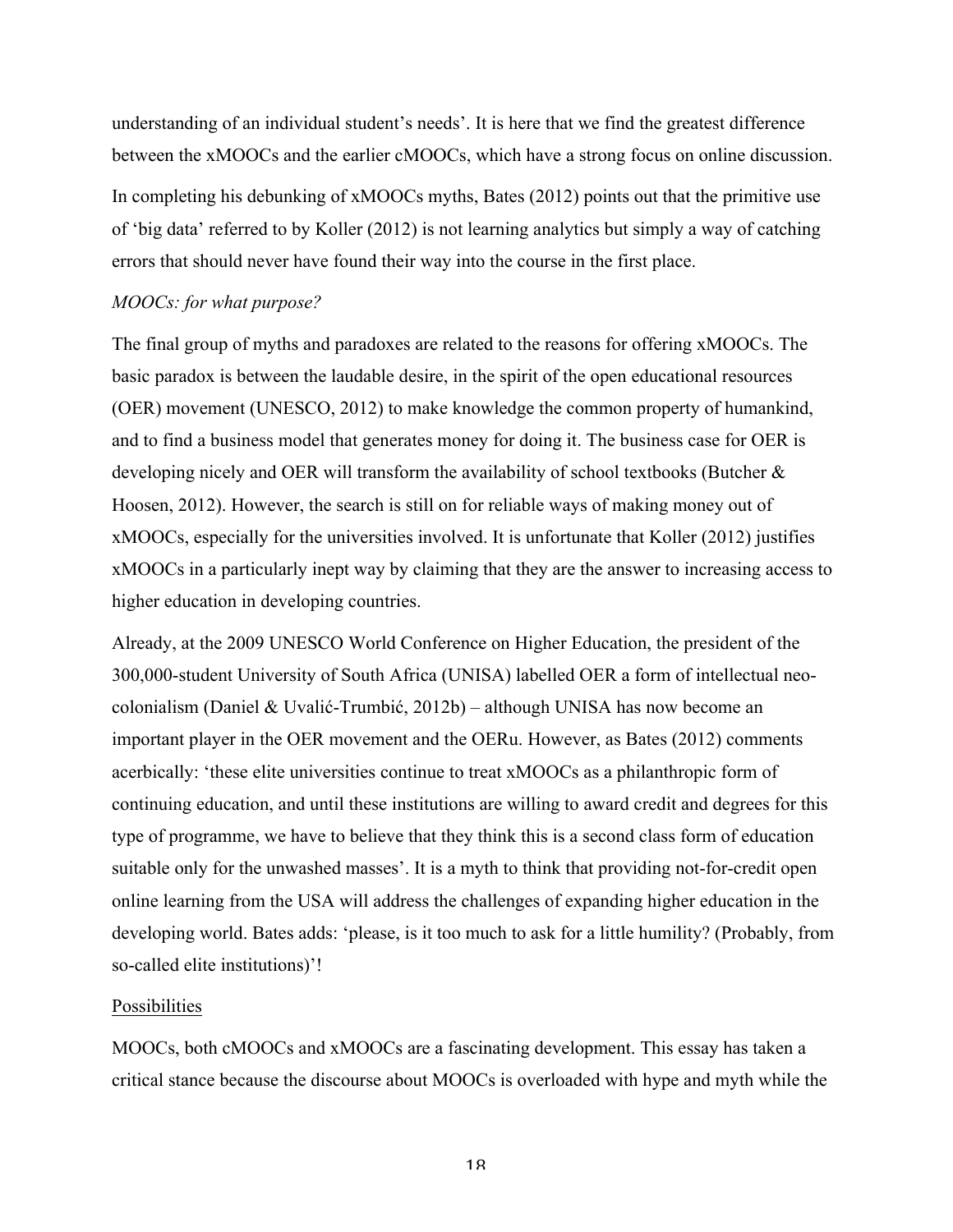reality is shot through with paradoxes and contradictions. However, an important process is underway that will chart new paths for the universities involved and for higher education generally.

This development may fall apart. We noted some earlier Internet ventures of elite universities that started with fanfare but were wound up shamefacedly only six years ago. This time, however, the scale of the involvement is such that something will survive, even if some who can well afford it lose money on the way. We envisage that MOOCs will have an important impact in two ways: improving teaching and encouraging institutions to develop distinctive missions.

But first, we agree with Bates (2012) that what MOOCs will not do is address the challenge of expanding higher education in the developing world. It may encourage universities there, both public and private, to develop online learning more deliberately, and OER from MOOC courses may find their way, alongside OER from other sources, into the teaching of local institutions. We have long argued that higher education must find ways to address the needs of those at the bottom of the pyramid (Prahalad, 2004) but institutions in those countries will eventually do that using technology and it is unlikely that they will make fortunes.

We also agree with Bates that current xMOOCs pedagogy is pretty old hat but this will now change fast. Even if Coursera gave its partner universities great freedom in course formats in order to sugar the pill of signing the contract, this will quickly produce a great diversity of approaches and much healthy experimentation. By the end of 2012 various actors from the media through student groups to educational research units will be publishing assessments of xMOOC courses. These will quickly be consolidated into league tables that rank the courses – and the participating universities – by the quality of their offerings as perceived by both learners and educational professionals (Uvalić-Trumbić & Daniel, 2011).

This will not please the participating universities. Elite universities in the UK thoroughly disliked the state-approved teaching quality assessment system that operated there between the 1995 and 2004 (Laughton, 2003). Eventually their presidents successfully petitioned the authorities to close it down. My own conclusion was that behind the fog of methodological arguments about the difficulty of assessing teaching quality, the real problem was that some elite universities did poorly and some lesser-known institutions did well. By the time results of teaching quality assessments by discipline had accumulated over ten years a small former teachers' college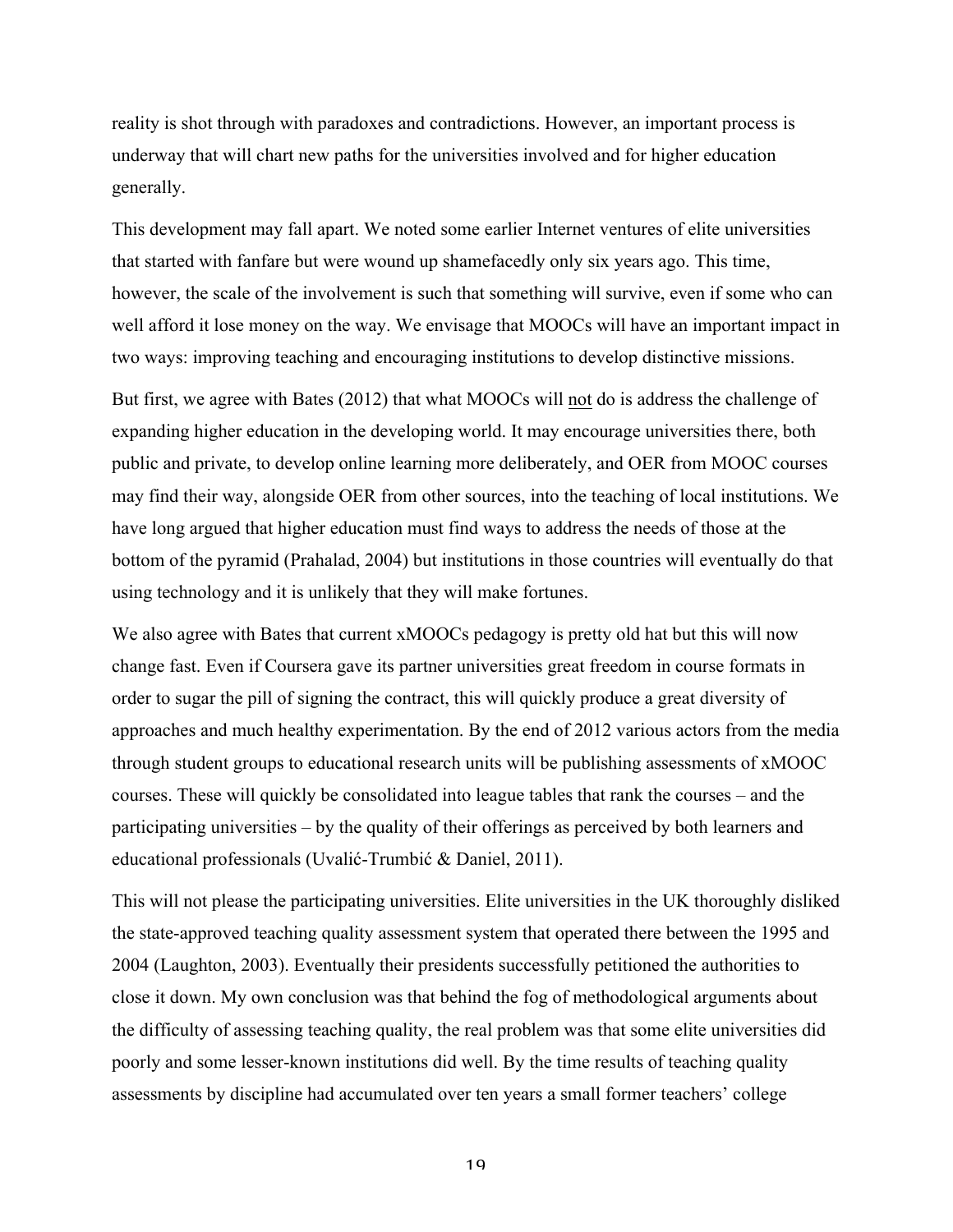ranked in the top ten (out of  $\sim$ 100) and the Open University was in  $5<sup>th</sup>$  place, one above Oxford. The difference with the xMOOCs assessments and rankings is that no one will be able to abolish them by appealing to authority. Institutions that rate poorly will either have to quit playing xMOOCs or raise their game.

This, in turn, will put a focus on teaching and pedagogy to which these institutions are unaccustomed, which will be healthy. At the same time academics all around the world will make judgements about the intellectual quality and rigour of the institutions that have exposed themselves in this way. Other combinations of institutions and commercial partners will join the fray and a new pecking order will emerge.

In contrast to the copycat rush to jump on the xMOOCs bandwagon, this may encourage more institutional leaders to share Harold Shapiro's scepticism about the ability of traditional universities to expand seamlessly into new areas. With luck the dream of the great American educator Ernie Boyer (1990) may even come true. In 1990, in *Scholarship Reconsidered: Priorities of the Professoriate,* he wrote: 'We need a climate in which colleges and universities are less imitative, taking pride in their uniqueness. It's time to end the suffocating practice in which colleges and universities measure themselves far too frequently by external status rather than by values determined by their own distinctive mission'*.*

The broader purpose of Boyer's book was to encourage the emergence of a scholarship of teaching alongside the scholarships of discovery (research), integration (multidisciplinary) and application (development). Placing their xMOOCs in the public domain for a worldwide audience will oblige institutions to do more than pay lip service to importance of teaching and put it at the core their missions. This is the real revolution of MOOCs.

MOOCs may also have the long-term effect of helping to cut the outsize costs of higher education, which in the US have increased by 360% above inflation since 1986 (Archibald & Feldman, 2010). But that is another story!

# Acknowledgments

I wrote this paper as a Fellow at the Korea National Open University in September 2012. I thank the University for giving this honour and express my warm gratitude to Professor Taerim Lee, Director of KNOU's Institute of Distance Education for her hospitality and many kindnesses. I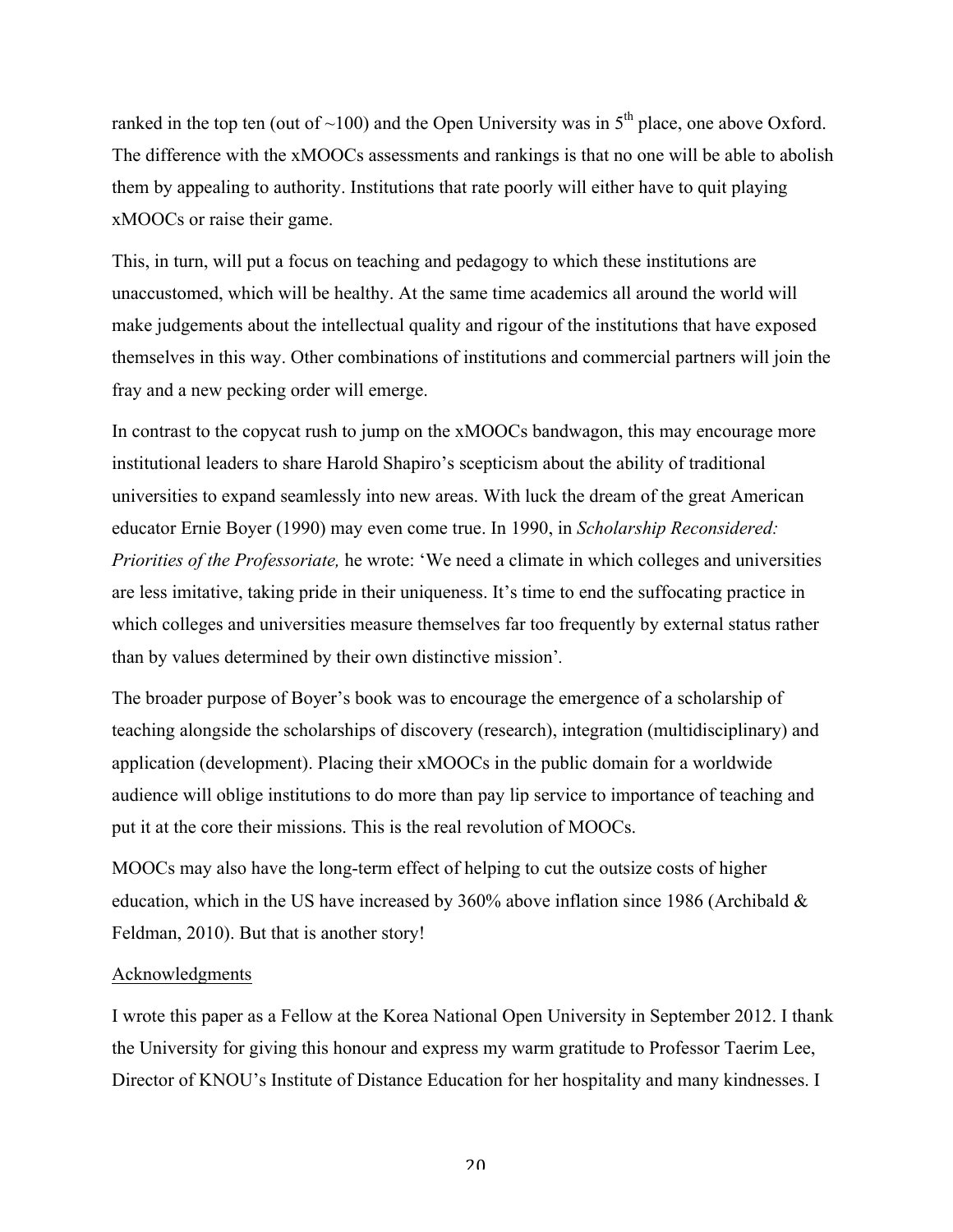also express my appreciation to her assistant, Hyein Jung, who looked after the logistics of my visit impeccably. I thank also those colleagues around the world who helped me find my way through the torrent of coverage about MOOCs and/or reviewed parts of the text: Venkataraman Balaji, Ricky Cheng, Frits Pannekoek, Geoff Peters, Jos Rikers, Stamenka Uvalić-Trumbić and Sebastian Vogt.

# References

.

Academic Partnerships (2012a). Transforming Higher Education for the  $21<sup>st</sup>$  Century: AP helps public universities increase access through technology. http://academicpartnerships.com/ accessed 2012-09-23

Academic Partnerships (2012b). The Four Basic Services of Academic Partnerships at No Cost to the University. http://www.youtube.com/watch?v=LoAimFktqv4 accessed 2012- 09-23

Archibald, R.B. and Feldman, D. H. (2010). *Why Does College Cost So Much?* Oxford University Press.

Armstrong, L. (2012). Coursera and MITx: Sustaining or disruptive? http://www.changinghighereducation.com/2012/08/coursera-.html accessed 2012-09-22

Athabasca University (2012). Bachelor of General Studies. http://calendar.athabascau.ca/undergrad/current/page03\_07.php accessed 2012-09-22

Athabasca University Press (2012). Publish with us. http://www.aupress.ca/index.php/publish/ accessed 2012-09-22

Azevedo, A. (2012). Google Releases Open-Source Online-Education Software. *Chronicle of Higher Education* September 12.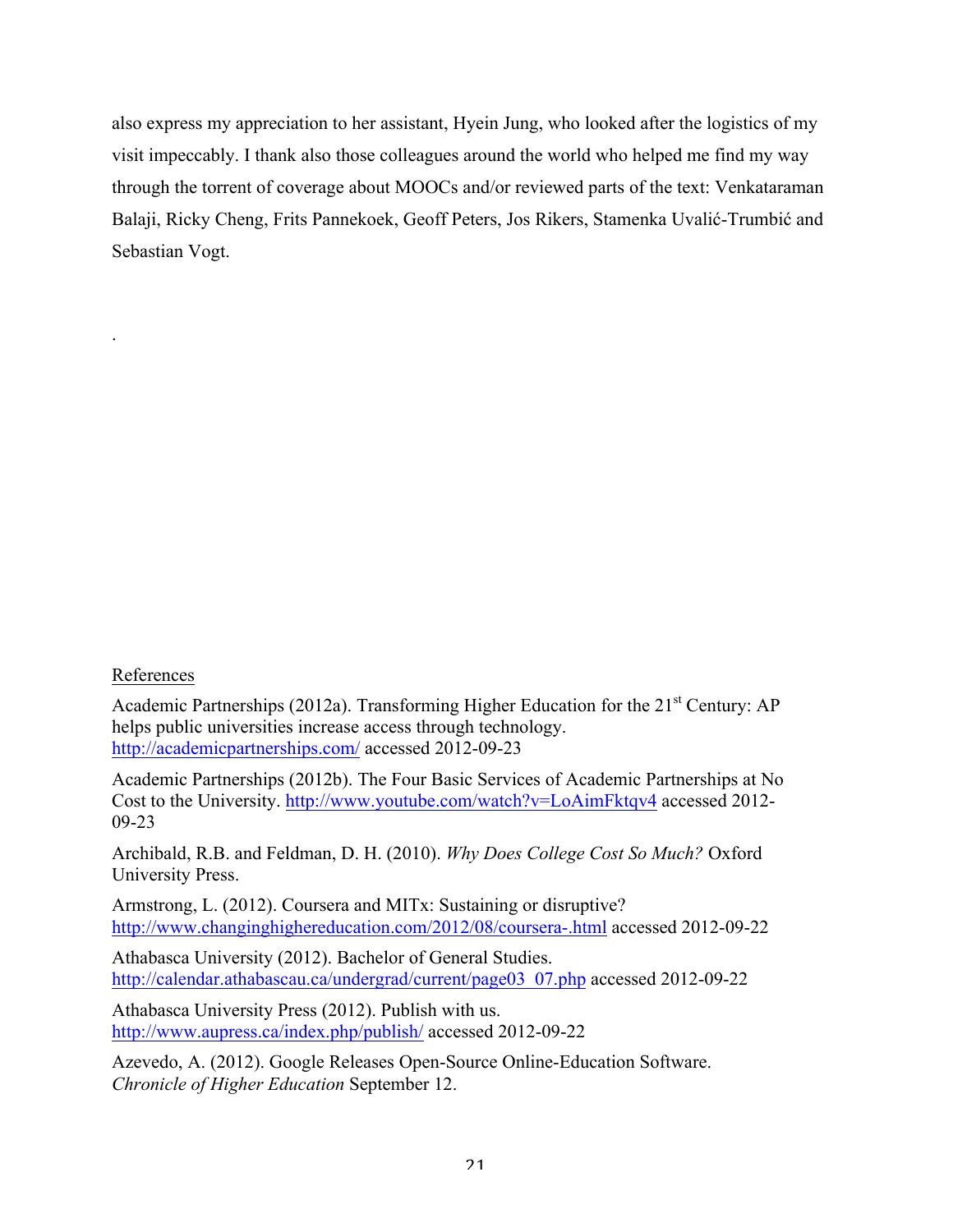https://chronicle.com/blogs/wiredcampus/google-releases-open-source-online-educationsoftware/39882 accessed 2012-09-21

Baggaley, J. (2011). Harmonising Global Education: from Genghis Khan to Facebook. London and New York, Routledge

Bates, T (2012). What's right and what's wrong about Coursera-style MOOCs? http://www.tonybates.ca/2012/08/05/whats-right-and-whats-wrong-about-coursera-style-moocs/ accessed 2012-09-22

Bates, A.W. & Sangra, A. (2011). *Managing Technology in Higher Education: Strategies for Transforming Teaching and Learning.* Wiley.

Blackboard (2012). Blackboard is your power source. http://www.blackboard.com/International/APAC/Overview.aspx?lang=en-us accessed 2012-09-21

Boxall, M. (2012). MOOCs: a massive opportunity for higher education, or digital hype? The Guardian, 8 August. http://www.guardian.co.uk/higher-educationnetwork/blog/2012/aug/08/mooc-coursera-higher-education-investment accessed 2012- 09-20

Boyer, E. L. (1990). *Scholarship Reconsidered: Priorities of the Professoriate.* Princeton, New Jersey: Princeton University Press, The Carnegie Foundation for the Advancement of Teaching,

Butcher, N. & Hoosen, S. (2012). Exploring the Business Case for Open Educational Resources. http://www.col.org/resources/publications/Pages/detail.aspx?PID=421 accessed 2012-09-22\

Caulfield, M. (2012). Why We Shouldn't talk MOOCs as Meritocracies, http://hapgood.us/2012/09/01/why-we-shouldnt-talk-moocs-as-meritocracies/ accessed 2012-09- 23

Christensen, C. (1997). The Innovator's Dilemma. Boston, Harvard Business School Press

Cormier, Dave (2010). MOOCs, Knowledge and the Digital Economy – a research project.http://davecormier.com/edblog/2010/12/20/moocs-knowledge-and-the-digitaleconomy-a-research-project/ accessed 2012-09-16

CHEA (2009). *Towards effective practice: discouraging degree mills in higher education.* http://www.cicic.ca/docs/CHEA-UNESCO-degree\_mills\_statement.en.pdf accessed 2012-09-22

Daniel, J.S. & Uvalić-Trumbić, S. (2012a). Open Educational Resources (OER): The Coming of Age of ICT in Education? Speech to eLearning Korea 2012, 12 September. http://sirjohn.ca/wordpress/?page\_id=29 accessed 2012-09-23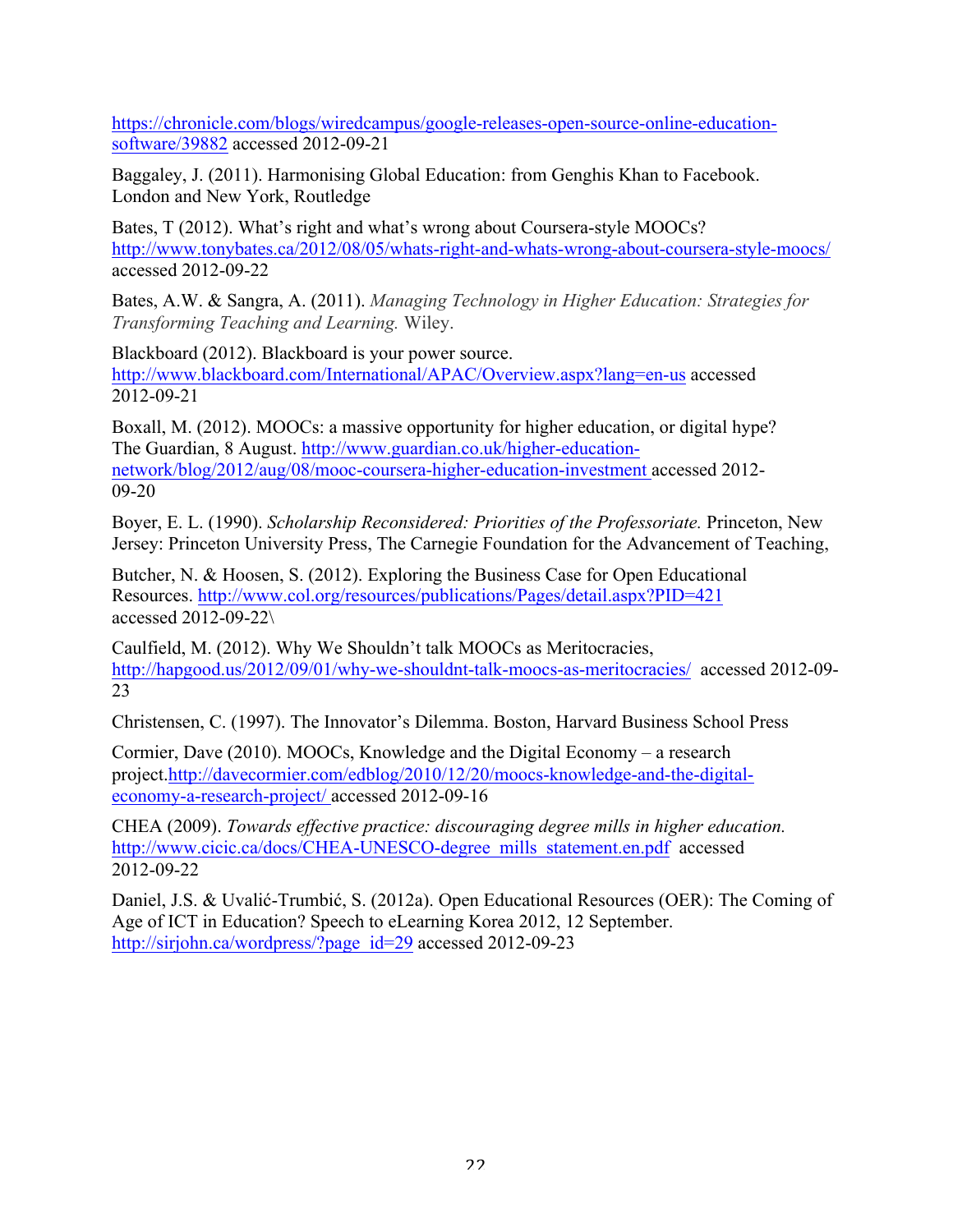Daniel, J.S. & Uvalić-Trumbić, S. (2012b). Fostering Governmental Support for Open Educational Resources Internationally, Second Regional Policy Forum, Africa. http://www.col.org/resources/speeches/2012presentations/Pages/2012-02-21.aspx accessed 2012-09-23

Daniel, J.S. (2012a). What role for Open Universities when eLearning becomes universal? *The Future of ODL for 'Knowledge Network Society' KNOU's 40th Anniversary Forum,* pp. 9-71 http://sirjohn.ca/wordpress/?page\_id=29 accessed 2012-09-23

Daniel, J.S. (2012b). Computers in Education: Dreams, Disappointment and Disruption, Address at Seoul National University, 19 September. http://sirjohn.ca/wordpress/?page\_id=29 accessed 2012-09-23

Daniel, J.S. (2012c). Education for the Future: What role for educational technology in a women's university, Address at Ehwa Womans University, 20 September. http://sirjohn.ca/wordpress/?page\_id=29 accessed 2012-09-23

Daniel, J.S. (2012d). Setting the context for the World OER Congress. http://www.col.org/resources/speeches/2012presentations/Pages/2012-06-19.aspx accessed 2012-09-22

DeSantis, N. (2012). After leadership crisis fuelled by Distance-Ed Debate, UVa will put free classes online. *Chronicle of Higher Education* July 17*.* http://chronicle.com/article/After-Leadership-Crisis-Fueled/132917/ accessed 2012-09-22

Downes, S. (2012). The rise of MOOCs. http://www.downes.ca/post/57911 accessed 2012-09-22

edX (2012). UC Berkeley joins edX. https://www.edx.org/press/uc-berkeley-joins-edx accessed 2012-09-22

Gibbs, L. (2012). Coursera Fantasy; Blogging my way through a MOOC. August 12. http://courserafantasy.blogspot.kr/2012/08/yes-plagiarism-how-sad-is-that.html accessed 2012- 09-22

Hardesty, L. (2012). Lessons Learned from MITx's prototype course. *MIT news,* July 16 http://web.mit.edu/newsoffice/2012/mitx-edx-first-course-recap-0716.html accessed 2012-09-19

Hill, P. (2012). Four Barriers that MOOCs must overcome to build a sustainable model. http://mfeldstein.com/four-barriers-that-moocs-must-overcome-to-become-sustainable-model/ accessed 2012-09-16

Howard, J. (2012). Publishers see online mega-courses as an opportunity to sell textbooks, *Chronicle of Higher Education,* 17 September. http://chronicle.com/article/Can-MOOCs-Help-Sell/134446/ accessed 2012-09-20

Illich, Ivan (1971). Deschooling Society. Marion Boyars, London and New York

Justin (2012). The (Eventual) Downfall of MOOCs. Blog post. http://www.learndash.com/theeventual-downfall-of-moocs/ accessed 2012-09-20

Koller, Daphne (2012). TED Talk: What we are learning from online education. http://www.ted.com/talks/daphne\_koller\_what\_we\_re\_learning\_from\_online\_education.htmlacc essed 2012-09-16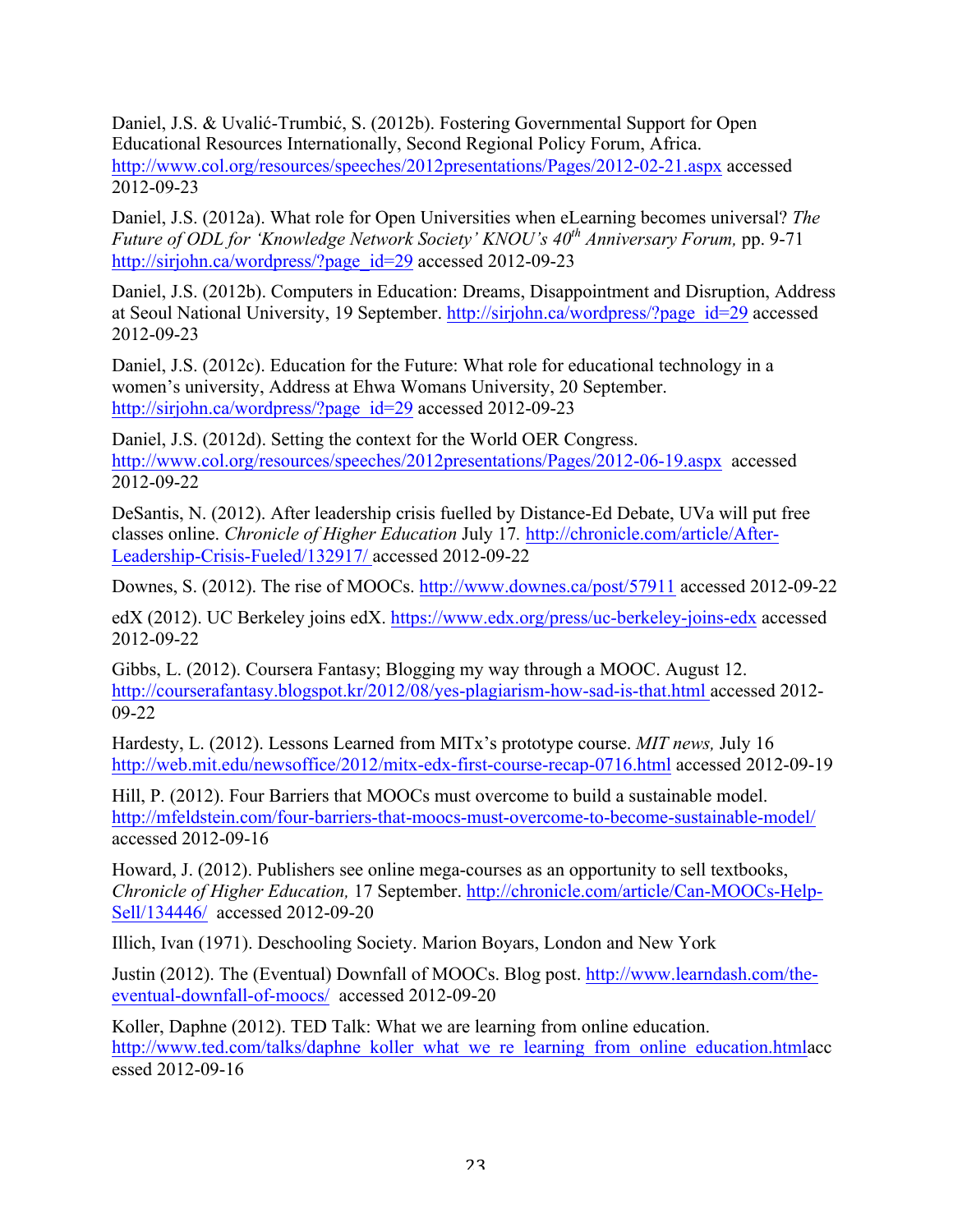Kolowich, S. (2012). MOOCing On Site. *Inside Higher Ed* September 7. http://www.insidehighered.com/news/2012/09/07/site-based-testing-deals-strengthen-casegranting-credit-mooc-students accessed 2012-09-20

Kolowich. S. (2012b). The Online Pecking Order. http://www.insidehighered.com/news/2012/08/02/conventional-online-universities-considerstrategic-response-moocs accessed 2012-09-22

Knox, J., Bayne, S., Macleod, H., Ross, J. & Sinclair, C. (2012). MOOC Pedagogy: the challenges of developing for Coursera. http://newsletter.alt.ac.uk/2012/08/mooc-pedagogy-thechallenges-of-developing-for-coursera/ accessed 2012-09-16

Laughton, D. (2003). Why was the QAA Approach to Teaching Quality Assessment Rejected by Academics in UK HE? *Assessment and Evaluation in Higher Education,* Vol. 28(3) pp. 309-321

Lewin, T. (2012a). Education Site Expands Slate of Universities and Courses. *New York Times*, September 19. http://www.nytimes.com/2012/09/19/education/coursera-adds-more-ivy-leaguepartner-universities.html? $r=0$  accessed 2012-09-20

Lewin, T. (2012b). Colorado State to Offer Credits for Online Class, *New York Times,*  http://www.nytimes.com/2012/09/07/education/colorado-state-to-offer-credits-for-onlineclass.html accessed 2012-09-20

Massachusetts Institute of Technology (2011). MIT announces online learning initiative. http://web.mit.edu/newsoffice/2011/mitx-education-initiative-1219.html accessed 2012-09-20

Meyer, R. (2012). What it's like to teach a MOOC (and what the heck's a MOOC?) http://www.theatlantic.com/technology/archive/2012/07/what-its-like-to-teach-a-mooc-andwhat-the-hecks-a-mooc/260000/ accessed 2012-09-20

Mitford, J. (1970). Let us now appraise famous writers, *Atlantic Monthly*, July. http://www.theatlantic.com/magazine/archive/1970/07/let-us-now-appraise-famouswriters/305319/ accessed 2012-09-20

Moodle (2012). Moodle www.moodle.org accessed 2012-09-22

OER university (2012). oer Univerity #oeru. http://wikieducator.org/OER\_university/Home accessed 2012-09-22 accessed 2012-09-23

Pannekoek, F. (2012). Best First Year Online: An Open Courseware Alternative. http://president.athabascau.ca/documents/BestFirstYear.pdf accessed 2012-09-23

Prahalad, C. K. (2004). *The Fortune at the Bottom of the Pyramid,* Wharton School Publishing.

Sclater, N. L. (2008). Latest Version of Open University VLE Released. http://sclater.com/blog/?p=55 accessed 2012-09-22

Siemens, G. (2010). What are learning analytics? *eLearnspace.* http://www.elearnspace.org/blog/2010/08/25/what-are-learning-analytics/ accessed 2012-09-22

Siemens, G. (2011). The race to platform education. *eLearnspace.*  http://www.elearnspace.org/blog/2011/10/13/the-race-to-platform-education/ accessed 2012-09-21

Siemens, G. (2012). MOOCs are really a platform. *eLearnspace.*  http://www.elearnspace.org/blog/2012/07/25/moocs-are-really-a-platform/ accessed 2012-09-21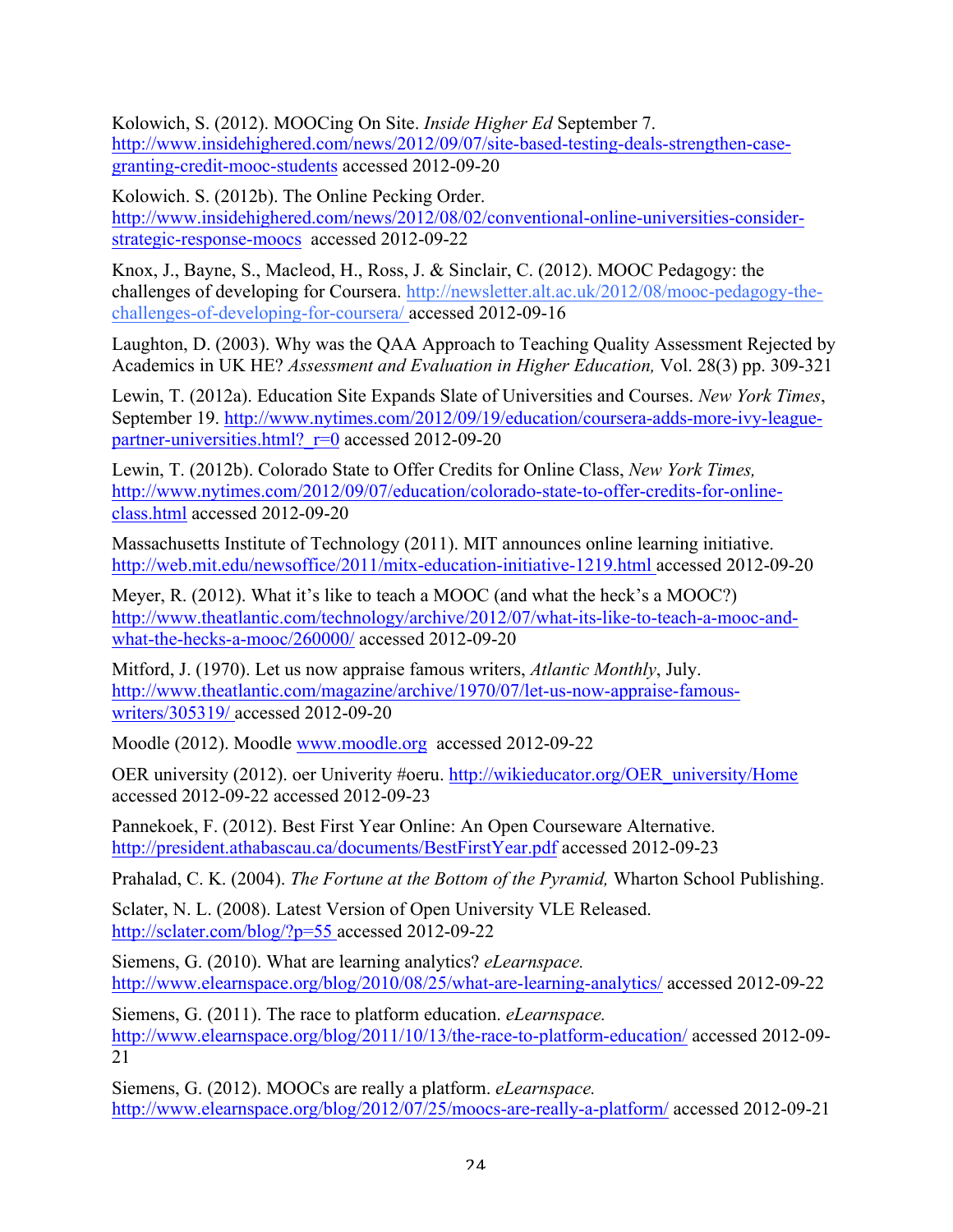Taylor, J. (2011).Towards an OER University: Free Learning for All Students Worldwide, http://wikieducator.org/Towards\_an\_OER\_university:\_Free\_learning\_for\_all\_students\_worldwi de accessed 2012-09-22

Touve, D. (2012). MOOC's Contradictions. *Inside Higher Ed.* 11 September. Accessed 2012-09- 21 http://www.insidehighered.com/views/2012/09/11/essay-contradiction-facing-moocs-andtheir-university-sponsors

Toyama, Kentaro (2011). There are no Technology Shortcuts to Good Education. https://edutechdebate.org/ict-in-schools/there-are-no-technology-shortcuts-to-good-education/ accessed 2012-09-22

UC Berkeley (2012). Quantum Mechanics and Quantum Computation. https://www.coursera.org/course/qcomp accessed 2012-09-22

UNESCO (2012). UNESCO World Congress releases 2012 Paris OER Declaration. http://www.unesco.org/new/en/communication-and-information/resources/news-and-in-focusarticles/all-news/news/unesco\_world\_oer\_congress\_releases\_2012\_paris\_oer\_declaration/ accessed 2012-09-22

Uvalić-Trumbić, S & Daniel, J.S. (2011). Let a thousand flowers bloom. Presentation to the UNESCO Global Forum Rankings and Accountability in Higher Education: Uses and Misuses. http://www.col.org/resources/speeches/2011presentation/Pages/2011-05-16.aspx accessed 2012-09-22

University of Michigan (2012). Internet History, Technology and Security. https://www.coursera.org/course/insidetheinternet accessed 2012-09-22

University Business (2006). What Went Wrong with AllLearn? *Three elite universities have quietly folded their joint online venture* http://www.universitybusiness.com/article/what-wentwrong-alllearn accessed 2012-09-22

University of Phoenix (2012). University of Phoenix releases 2001 annual academic report http://www.phoenix.edu/news/releases/2012/02/university-of-phoenix-releases-2011-academicannual-report.html accessed 2012-09-22

Walsh, Taylor (2011). *Unlocking the Gates: How and Why Leading Universities are Opening Up Access to Their Courses,* Princeton University Press

Weissmann, J. (2012). There's something very exciting going on here. The Atlantic. http://www.theatlantic.com/business/archive/2012/09/theres-something-very-exciting-going-onhere/262119/ accessed 2012-09-22

WikiEducator (2011). OERu (#oeru). http://wikieducator.org/OER\_university/About accessed 2012-09-22

Wikipedia (2012a). Massive open online course. http://en.wikipedia.org/wiki/Massive\_open\_online\_course accessed 2012-09-16

Wikipedia (2012b). Massive open online course. http://en.wikipedia.org/wiki/Massive\_open\_online\_course accessed 2012-09-20